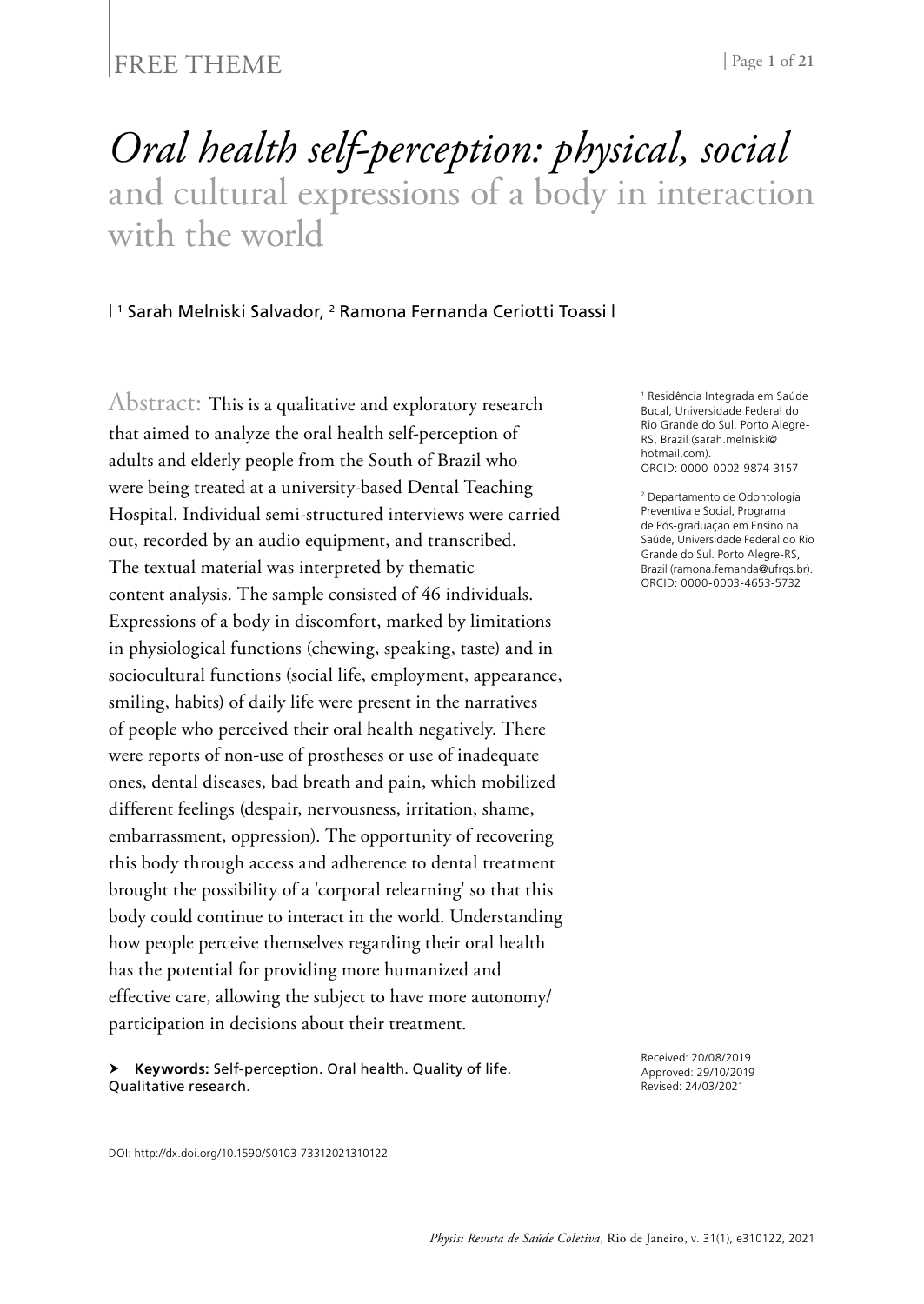### Introduction

The implementation of the Brazilian National Health System, known as SUS (BRASIL, 1988), the inclusion of the oral health team in the Family Health Strategy (BRASIL, 2000), and the institution of a National Oral Health Policy (BRASIL, 2004) have brought changes to the oral healthcare provided for Brazilians. The provision of health services characterized exclusively by low complexity actions with a curative and mutilating focus, mostly targeted at schoolchildren, has been replaced by universal access and by the amplification and qualification of oral health promotion, prevention and recovery (PUCCA JÚNIOR et al., 2009; COSTA; CHAGAS; SILVESTRE, 2006).

In a context where the provision of comprehensive care is the goal, a proposal for reorienting the conceptions and practices of oral health assistance and planning has been established by means of the discussion of an amplified clinic targeted at meeting the needs and demands perceived by people. This new clinic assumes responsibilities towards the other and enables the understanding of subjective aspects, not only of physical aspects, in the care process (BOTAZZO et al., 2015; CUNHA, 2010; BRASIL, 2007).

This debate is grounded on the relationship between health, oral health and quality of life and on the importance of people's subjective experiences about their own functional, social and psychological wellbeing (LOCKER, 1997), reinventing the historical practice of Dentistry that views the mouth as a fragmented organ devoid of a body (PIRES; BOTAZZO, 2015).

Although 'quality of life' encompasses multiple meanings, it is a conception that interacts with the degree of satisfaction found in family life, love life, social life and environmental life. In addition, it is related to existential esthetics; therefore, it is a social-cultural construction. It implies a cultural synthesis of the elements that a certain society considers as its standard of comfort and wellbeing (MINAYO, 2000). Thus, daily activities like chewing, speaking and smiling, as well as appearance and social relations, can be affected by tooth loss, contributing to reduce the quality of life of people (LIMA et al., 2018).

Knowledge about oral health self-perception is a tool that enables to understand people's behavior in the context of daily life, as well as their experiences, social and cultural influences (DIAZ-REISSNER; CASAS-GARCIA; ROLDAN-MERINO,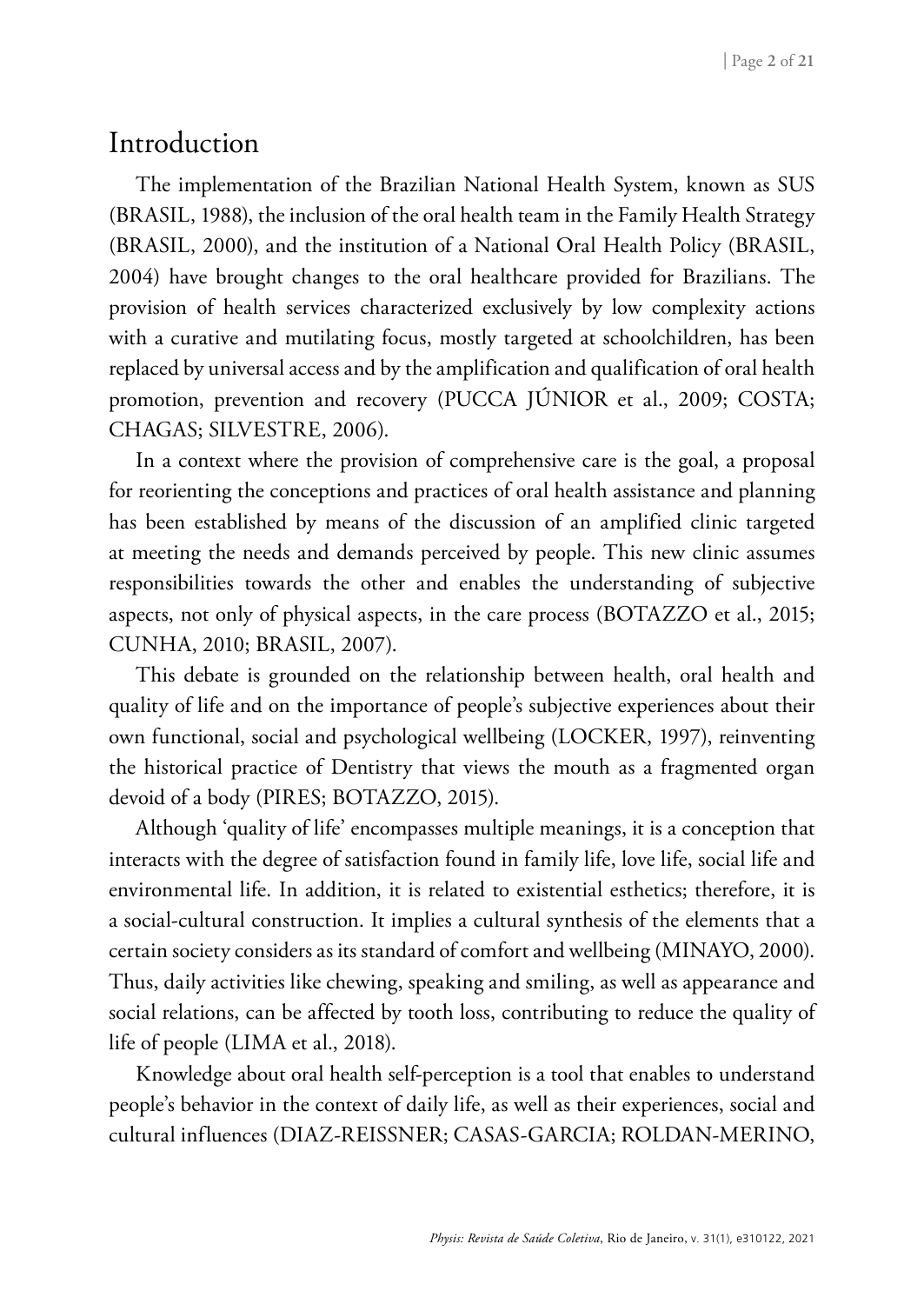2017; MELO et al., 2016; SILVA; FERNANDES, 2001). Such knowledge can be relevant to the planning and adherence to treatment, and it can contribute to the success of interventions performed by health professionals (LINDEMANN et al., 2019). Negative self-perception has been associated with a lower number of teeth in the mouth, presence of bleeding, and need for a dental prosthesis. These conditions cause discomfort and compromise the chewing function; in addition, they can generate a negative perception of the mouth's esthetics, causing dissatisfaction when the person speaks or smiles (BIDINOTTO et al. 2017; VALE; MENDES; MOREIRA, 2013). On the other hand, people who do not have difficulties to speak, smile or chew report a positive health self-perception, resulting in satisfaction with their oral health (RIGO et al., 2015).

Understanding self-perception as a care tool and a determinant of health services use, this study aimed to analyze oral health self-perception in adults and elderly people undergoing dental treatment at a public university located in the south of Brazil.

### Methodology

This is a qualitative and exploratory study carried out at a university-based Dental Teaching Hospital located in the south of Brazil. Linked to a public higher education institution, the hospital is an oral healthcare facility with undergraduate, graduate, research and extension activities developed in the three periods of the day. A Dental Specialty Center also integrates this service, assisting users of the city's SUS network. It has 3,040m2, 143 dental offices, three areas for diagnostic imaging, a waste disposal area, a sterilization area, and a Material Distribution Center.

The selection of the sample was intentional. Adults and elderly individuals aged 18 years or older, of both sexes, who were undergoing treatment at that healthcare facility, were invited to participate in the research. People with health problems that prevented them from being interviewed were excluded from the study.

Data were produced by means of individual, semi-structured interviews that followed a pre-established script. The interviews were conducted in a reserved space of the Dental Hospital by one single interviewer. The interviews were recorded by an audio equipment and were fully transcribed by the researchers. The interview script was adapted from the instrument used in the Brazilian epidemiological studies SBBrasil 2003 and 2010 (BRASIL, 2011), to which we added data from the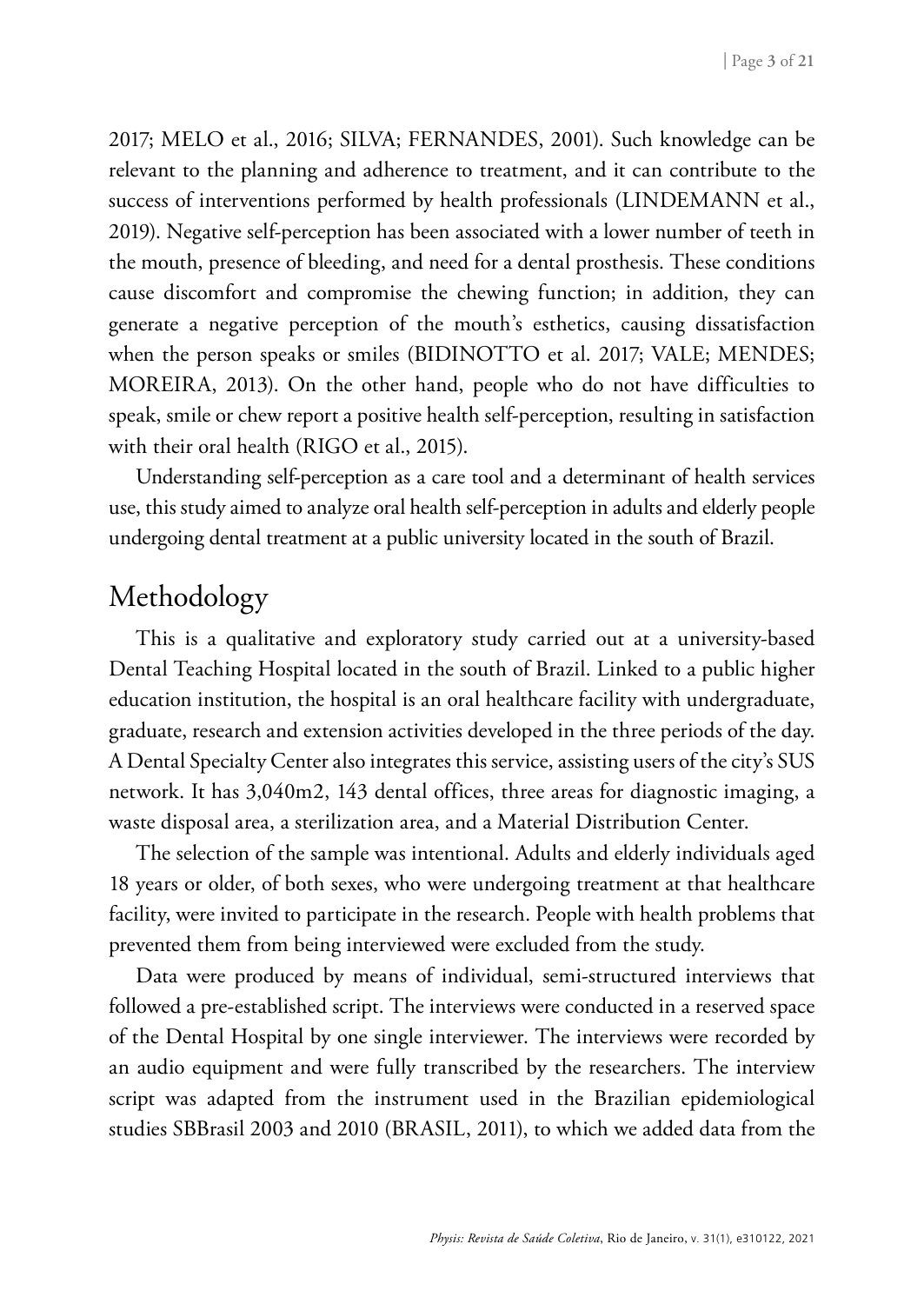participants' context (sex, age, level of schooling, work, how long he/she has been attending the service, and why he/she accessed the service). The script's topics aimed to interconnect the interviewees' perception of their mouth/teeth with aspects related to chewing, speaking, mouth hygiene, sleep, smile, social relations, feelings, and pain. The script served as an orientation to the progress of the interlocution and was constructed to allow flexibility in the conversations and the inclusion of new themes and issues brought by the interlocutor (MINAYO, 2009).

The completion of data collection was determined by the researchers' evaluation of the density of the textual material produced in the interviews and by the theoretical saturation criterion - repetitions of ideas (FONTANELLA et al., 2011). Overall, 46 people were interviewed over five months, from May to September 2018. Each interview lasted approximately 40 minutes.

The context data were analyzed by means of frequency distribution (descriptive analysis). The textual material produced in the interviews was interpreted by thematic content analysis (BARDIN, 2011), following the stages of pre-analysis, exploration of the material and treatment of the collected data, and interpretation. Pre-analysis involved the free-floating reading of the interview transcriptions, in which the researchers had a thorough contact with the analyzed material. In the stage of exploration of the material, the crude data were coded in themes and then in categories to reach the core of the text's meanings. In the last stage, the interpretations were performed according to the theoretical framework and to the proposed objective.

The study was approved by the Research Ethics Committee of the university where the study was carried out (CAAE: 45757715.0.0000.5347 / Opinion 2.180.023).

### Results

The participants of this study were 46 people who were undergoing treatment at the university-based Dental Teaching Hospital. The sample was mostly constituted by women (73%), aged 50 to 76 years (54.3%), who had completed High School (60.9%), worked (65.3%) and accessed the service one year ago (60.9%), to be assisted at the Dental Specialty Center of the studied university (28.3%), to undergo prosthesis and/or dental implant rehabilitation (17.4%) or to receive emergency care (13%) (table 1).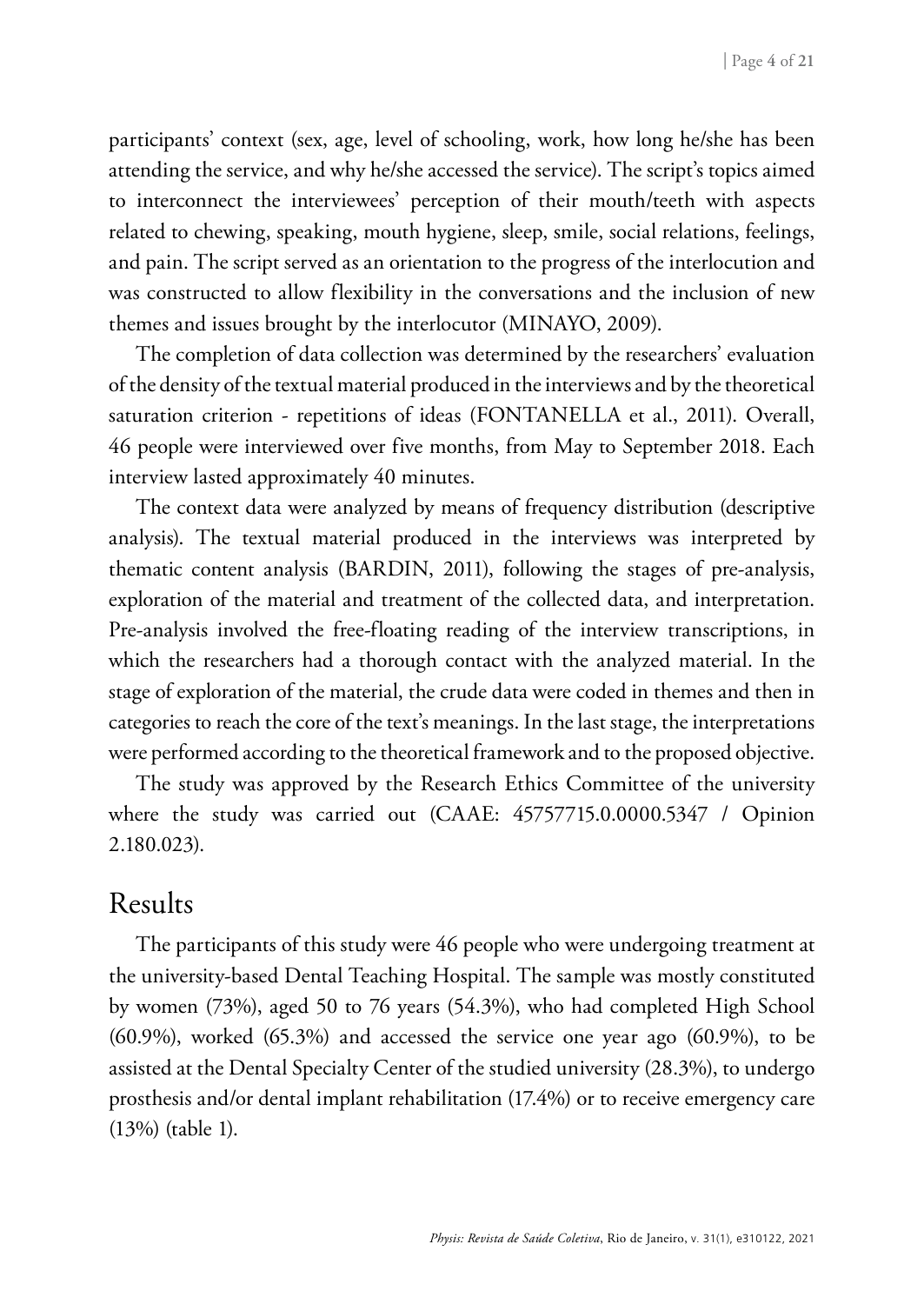| <b>VARIABLES</b>                    | n(%)      |
|-------------------------------------|-----------|
| <b>SEX</b>                          |           |
| Female                              | 34 (73.0) |
| Male                                | 27 (27.0) |
| <b>AGE (YEARS)</b>                  |           |
| $18 - 29$                           | 3(6.5)    |
| $30 - 49$                           | 18 (39.2) |
| $50 - 76$                           | 25 (54.3) |
| <b>SCHOOLING</b>                    |           |
| Incomplete Elementary School        | 7(15.2)   |
| Complete Elementary School          | 7(15.2)   |
| Incomplete High School              | 4(8.7)    |
| Complete High School                | 20 (43.5) |
| Incomplete Higher Education         | 1(2.2)    |
| Complete Higher Education           | 7(15.2)   |
| <b>JOB</b>                          |           |
| Yes, works                          | 30(65.3)  |
| No (retired)                        | 10(21.7)  |
| No (unemployed)                     | 4(8.7)    |
| No (student)                        | 2(4.3)    |
| TIME YOU ACCESS THE SERVICE (YEARS) |           |
| $\mathbf{1}$                        | 28 (60.9) |
| $2 - 3$                             | 6(13.0)   |
| $4 - 6$                             | 7(15.2)   |
| >11                                 | 5(10.9)   |

**Table 1.** Characterization of the research participants. Porto Alegre-RS, 2018

to be continued...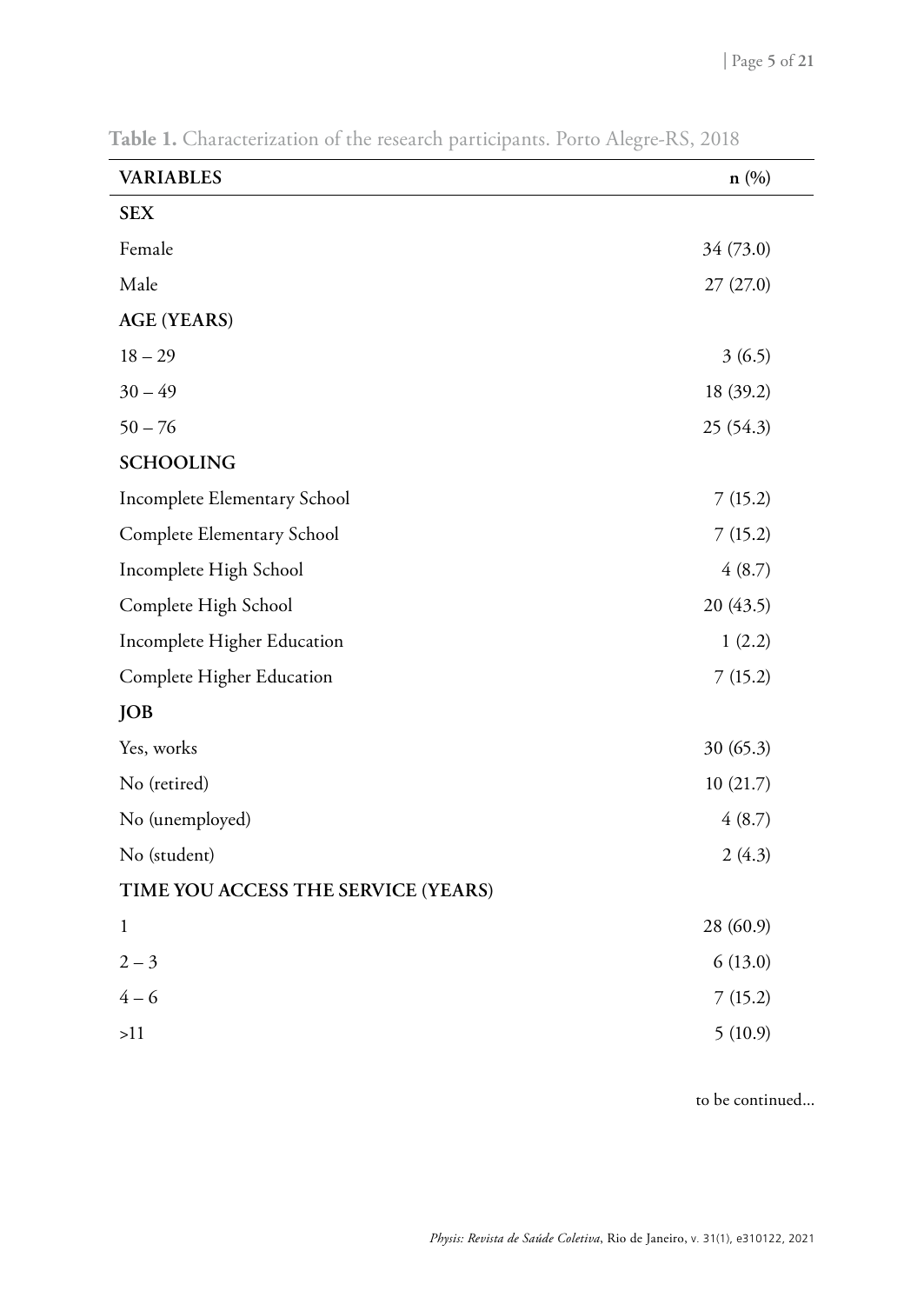| <b>VARIABLES</b>                                       | n(%)      |
|--------------------------------------------------------|-----------|
| <b>REASONS FOR SEARCHING FOR THE SERVICE</b>           |           |
| Referral to Dental Specialties Center                  | 13(28.3)  |
| Rehabilitation treatment (prosthesis and / or implant) | 8(17.4)   |
| Urgent care                                            | 6(13.0)   |
| Aesthetic problems                                     | 5(11.0)   |
| Endodontic problems                                    | 3(6.5)    |
| Because it is a low-cost service                       | 3(6.5)    |
| Periodontal problems                                   | 2(4.3)    |
| Others $*$                                             | 6(13.0)   |
| TOTAL                                                  | 46(100.0) |

\* Others: Referral to other patients, heard about treatment through television reports and dissatisfaction with treatment in private practice.

The analysis of the textual material produced by the interviews was structured in main themes and, afterwards, in categories (units of meaning). Three emerging categories express the form of organization and presentation of the results, having the body as the central unit of analysis: body in discomfort, embarrassed body and rehabilitated body.

### **Body in discomfort: negative oral health self-perception associated with inadequate prostheses, dental diseases, tooth loss and pain in the teeth and mouth**

In this study, negative self-perception of the oral health condition was associated with dentures that "are annoying", "bother", affect the person's appearance and smile ("ugly"), and hinder their ability to chew, causing food accumulation and injuring the gums.

> [...] I want to smile but I can't because it [denture] is ugly, and this has been happening for 10 years. I had no financial means and I had the cheapest one placed in my mouth. It doesn't match my lower teeth, which are original; so, what happens is that I can't smile because everybody notices these teeth aren't mine. This bothers me. [...] it's been ages since I last took a photo in which I was smiling, I'm always looking serious or I give just a little smile (Interview 46, woman, 29 years old, wearing a maxillary complete denture).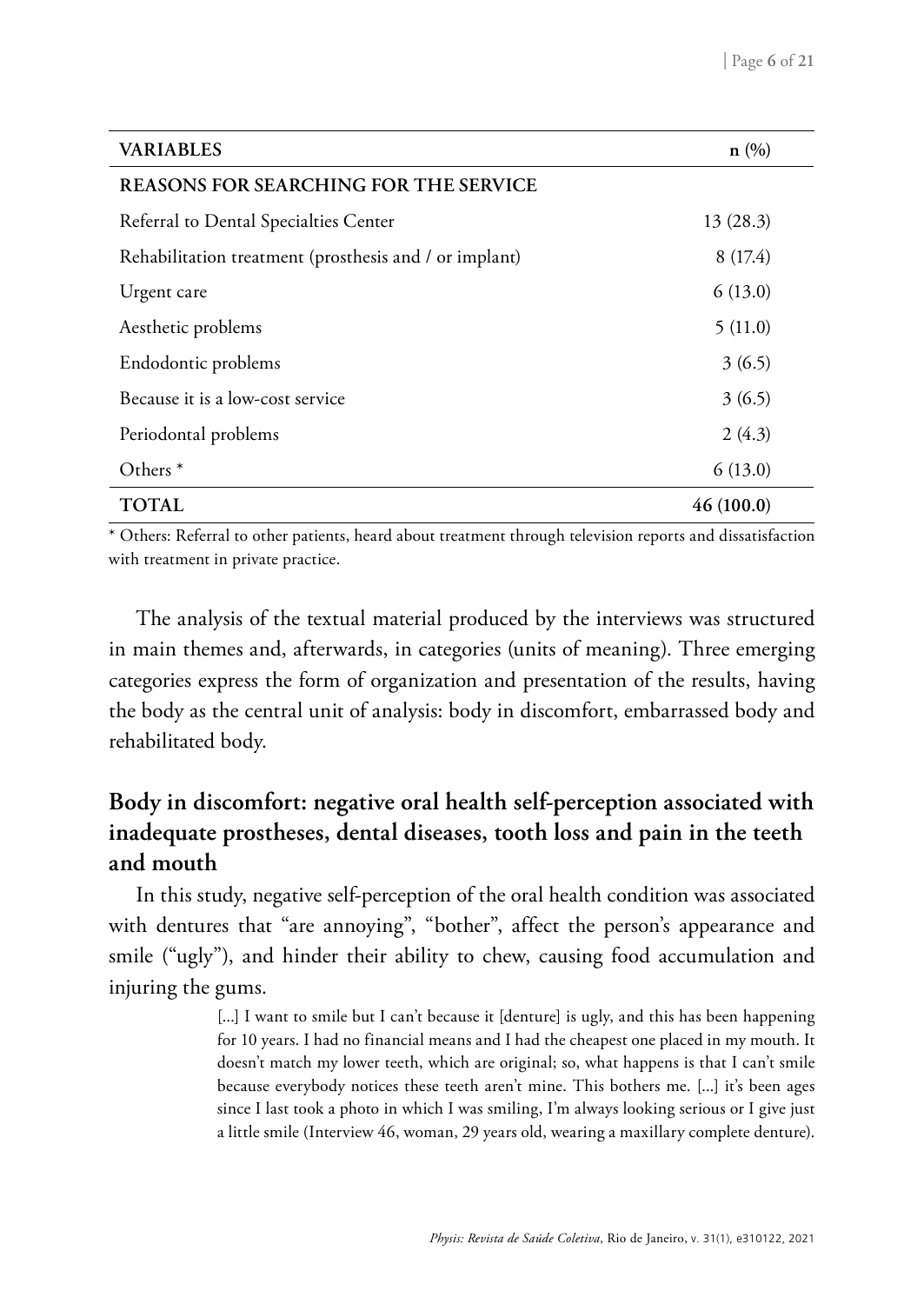[...] it [maxillary denture] seemed to be protruding from my mouth, it looked like I was doing the duck face. Sometimes I cover my mouth with my hand to smile, even my neighbors say 'stop this silly habit of putting your hand over your mouth' (Interview 4, woman, 56 years old, wearing a maxillary complete denture and a mandibular removable partial denture).

[...] chewing is not the same with the denture, food gets stuck under it, then, in the middle of the meal you have to go to the toilet to take it out and wash it, so it's fairly difficult to eat (Interview 16, woman, 56 years old, wearing a mandibular removable partial denture and maxillary fixed dentures).

[...] food is accumulating here in the denture's edges [points to the cheeks] (Interview 7, woman, 61 years old, wearing a mandibular removable partial denture).

[...] the removable bridge is annoying. When you can't chew a carrot properly, or a tangerine, an orange, it's because there's something wrong with the bridge. [...] it's bothering me. [...] it depends on what you'll eat; small things, like peanuts, popcorn, end up getting under the denture and hurt you (Interview 44, woman, 65 years old, wearing a mandibular removable partial denture and a maxillary fixed denture).

In addition to reports on discomfort while chewing due to dentures, the participants mentioned limitations in speech ("spitting while talking", "denture is falling out"), in taste ("the taste of the food"), and in the ingestion of hot liquids, like chimarrão (the beverage that is a cultural symbol of the place where the study was carried out), when the denture is maxillary ("it gets really hot").

> [...] after I had the fixed bridge placed, I started spitting when I talk. My nephews and my children told me this; now I have to swallow saliva so that I don't spit (Interview 44, woman, 65 years, with periodontal disease).

> [...] I had the denture placed when I turned 20 years old [...] I've been wearing it for 10 years. It doesn't fit properly, it hurts me, it's falling out, I speak or I chew and it falls out, it's no longer adapted to my teeth. I don't taste [food], because it covers half of the roof of my mouth and it's thick, so I can't taste what I'm eating. And it hurts my mouth when I chew because food gets trapped under it, and the friction with the gum hurts my mouth. This happens in every meal. And also with hot liquids like *chimarrão*, because it gets very hot (Interview 46, woman, 29 years old, wearing a maxillary removable partial denture).

Oral diseases causing tooth mobility, speech limitations and interferences in the person's appearance, in their everyday life and daily working routine, were also reported by the interviewees who perceived the presence of problems in the mouth/teeth.

> [...] sometimes, when I'm talking, even to people I know, I bite my tongue. Sometimes I drool, sometimes my speech gets slurred and I realize it's because of my dentition, so I felt like having some appliance placed, because my dental arch is getting different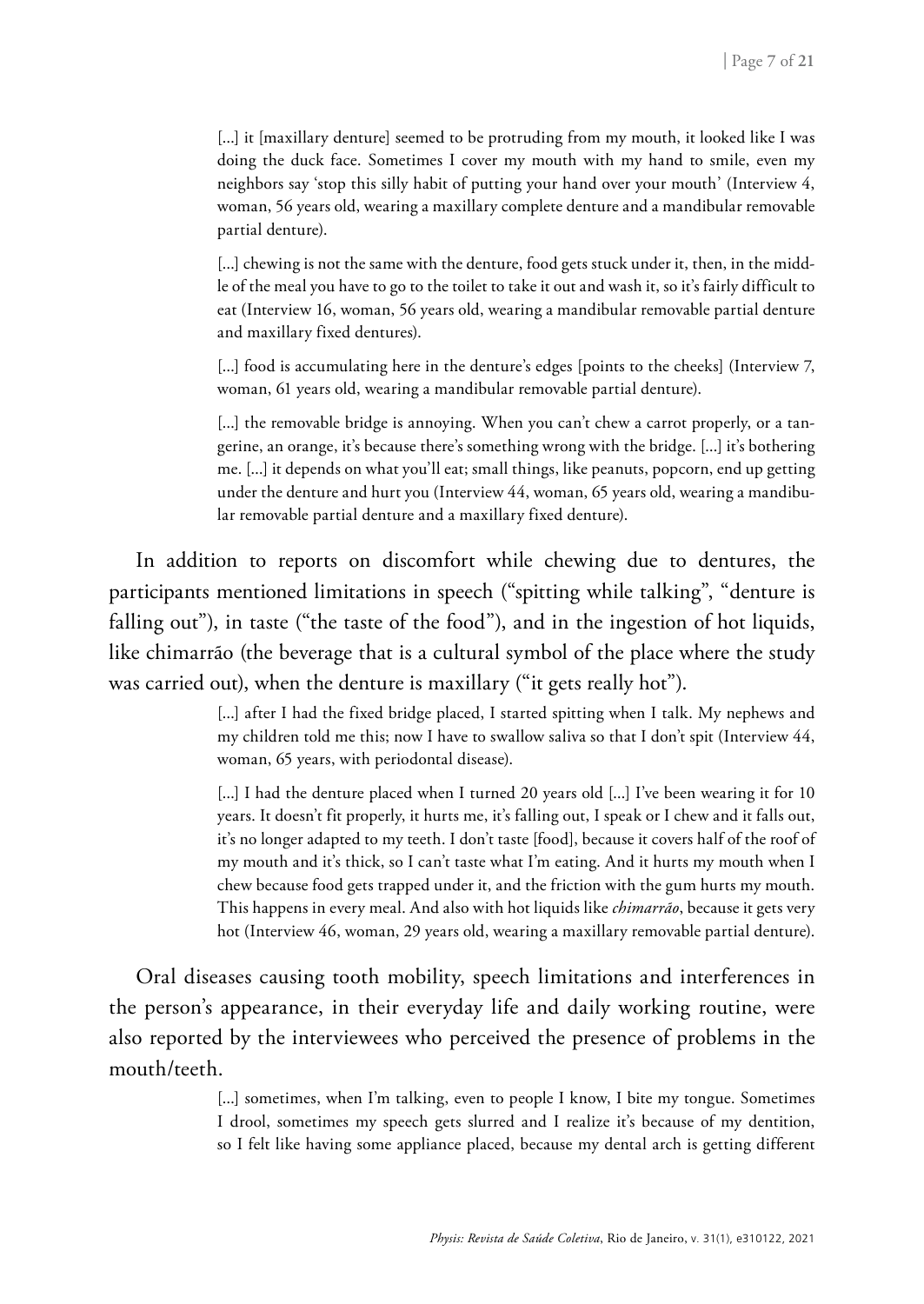and bothering me, even affecting diction. [...] I feel that I bite my tongue a lot and my speech has become "stuck", because my teeth are moving apart; I've realized that now I have difficulty speaking (Interview 21, woman, 37 years old, with tooth mobility due to periodontal disease).

[...] I used to work in sales, I stopped working because my teeth were in a bad condition, they were not appropriate for people who work in sales, who must smile and talk to other people (Interview 45, woman, 44 years old, with dentin hypersensitivity).

The same negative perception was reported by people who had lost teeth (partially edentulous), a reason that made them look for dental treatment.

> [...] I had difficulty chewing because of the missing teeth. [...] It was quite deficient. This was another reason that made me resume the treatment (Interview 14, man, 54 years old, wearing a maxillary fixed denture).

> [...] I'm unhappy about the missing teeth, I need them to be able to eat, to chew better (Interview 20, woman, 65 years old, wearing a maxillary complete denture).

> [...] I'm very aware of my looks, these two teeth in the lower arch were missing [premolars] and, as I laugh with my mouth wide open, I simply stopped laughing because the teeth were missing. I'm so fanatic that I used to smile at my reflection in the mirror to see if it would be visible when I were near my friends (Interview 5, woman, 45 years old, need of implant-prosthetic rehabilitation).

> [...] I don't like to smile because teeth are missing here, and when I smile you can see it. It's ugly and bothers me (Interview 35, woman, 57 years old, partially edentulous needing prosthetic rehabilitation).

> [...] I smile with my mouth shut. My husband always tells me to smile, by my teeth are very ugly, I don't like it. [...] I don't like to take photos or smile anymore because I think they are ugly. [...] This bothers me, I don't think it's beautiful (Interview 31, woman, 51 years old, need of a fixed denture).

Another factor that affected oral health self-perception in the studied sample was the presence of pain caused by different reasons (consumption of cold foods and drinks, chewing, tooth mobility), which, in certain situations, affected the interviewees' performance of daily activities.

> [...] I've been chewing on only one side of the mouth for more than six months because the other side hurts a lot, mainly when I have cold or sweet food and drinks (Interview 15, woman, 51 years old, need of crown lengthening and restoration).

> [...] I can neither chew nor eat cold foods because it hurts and I feel a sensation of a cold thing. I'm afraid to eat and make them [the teeth] hurt. Cold food mainly; during summer, I wanted to have an ice cream and I couldn't, I couldn't eat meat (Interview 29, woman, 39 years old, need of restorative treatment).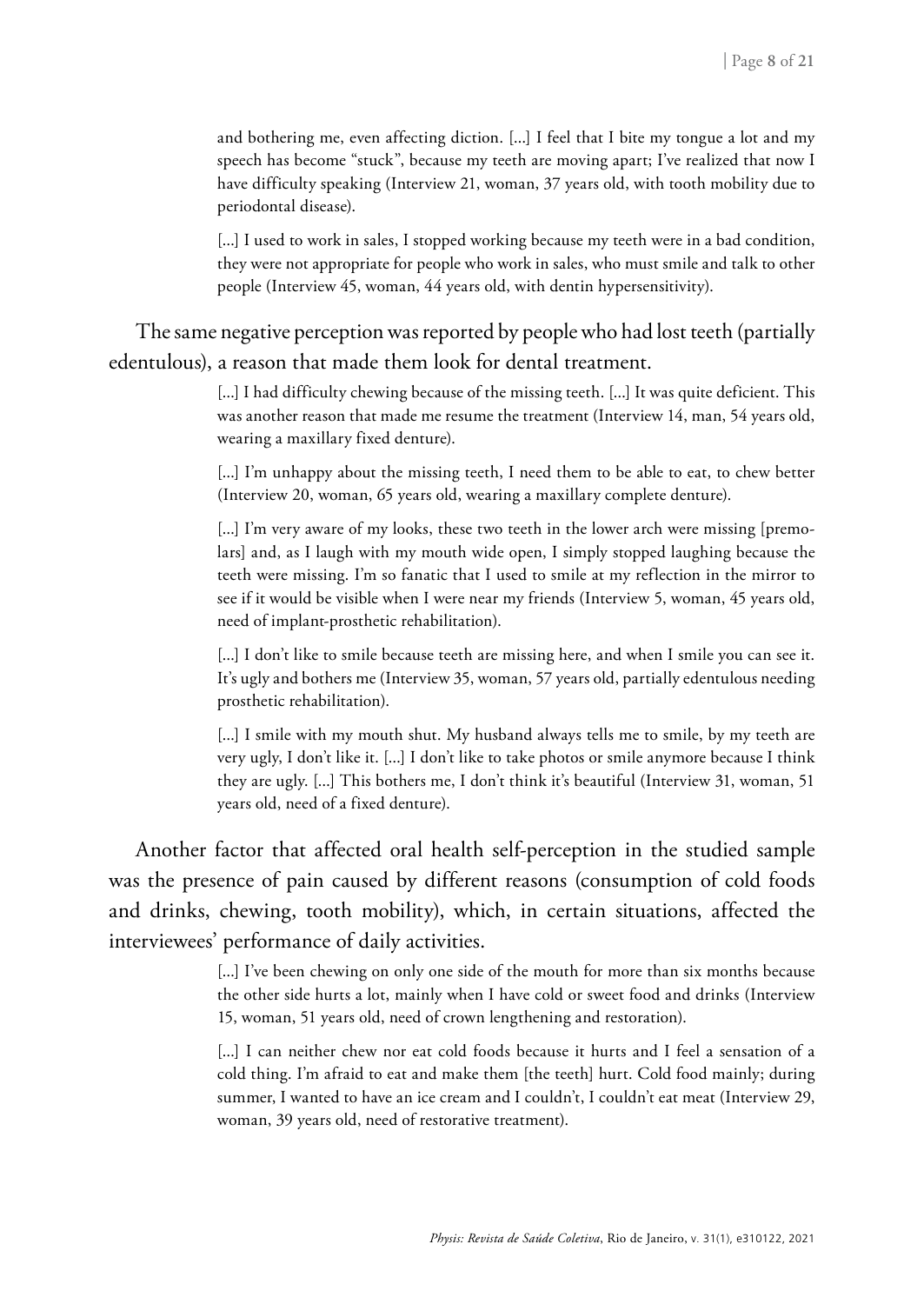[...] I'm doing a Master's in Education, so I have to read a lot, and the tooth totally prevented me from concentrating on my project; in short, it was complicated (Interview 12, man, 31 years old, need of endodontic treatment).

Some people reported that the pain in the teeth and mouth affected their social interaction, either because of the "bad smell" associated with it or because it brought limitations to the chewing ability, generating feelings of "despair", "nervousness", "irritation", making them cease to attend certain places or eat certain foods to avoid having problems when eating in public.

> The toothache is terrible. [...] it affected my relationships, it was something secret, people who were close to me knew about it and shared this bad part with me. When I spoke, a bad smell came out (Interview 12, man, 31 years old, need of endodontic treatment).

> [...] mainly when I eat meat and it gets stuck between the teeth. I get desperate because of the pain and because it annoys me and pushes my teeth. When I eat meat, I have to take it out, whenever I eat I chew and I have to go to the toilet to take it out, this makes me extremely nervous. [...] my family threw a party and I didn't go. As for barbecues, I go to the parties all the same, but on some occasions, I didn't eat anything. Sometimes I eat something, but I eat it in a very irritated mood and I have to be extremely careful. On some occasions, I didn't eat anything to avoid the pain and because I didn't want to have so much trouble among people (Interview 21, woman, 37 years old, tooth mobility due to periodontal disease).

> [...] I've been very irritated these days because of the pain. Pain makes the person feel nervous and sensitive; anything irritates you, you become much more irritated because you feel pain in your mouth almost all the time (Interview 15, woman, 51 years old, need of crown lengthening and restoration).

> [...] On some occasions, I didn't go to a place because I hadn't been eating foods that weren't soft for months, so this is how it affects me. As it is very recurrent, in certain periods I had to stop doing some things. This is inconvenient (Interview 2, woman, 32 years old, need of endodontic treatment).

### **Embarrassed body: feelings associated with a negative oral health self-perception**

This body that is uncomfortable due to the condition of the mouth/teeth expressed feelings of shame associated with embarrassment, oppression and irritation, which were associated with a negative oral health perception.

> [...] I'm ashamed because of the appearance of this tooth. Due to the root canal, the tooth became darker and an abscess developed. This made me feel even more embarrassed when I spoke because you could see that ugly thing in my mouth (Interview 12, man, 31 years old, need of endodontic treatment).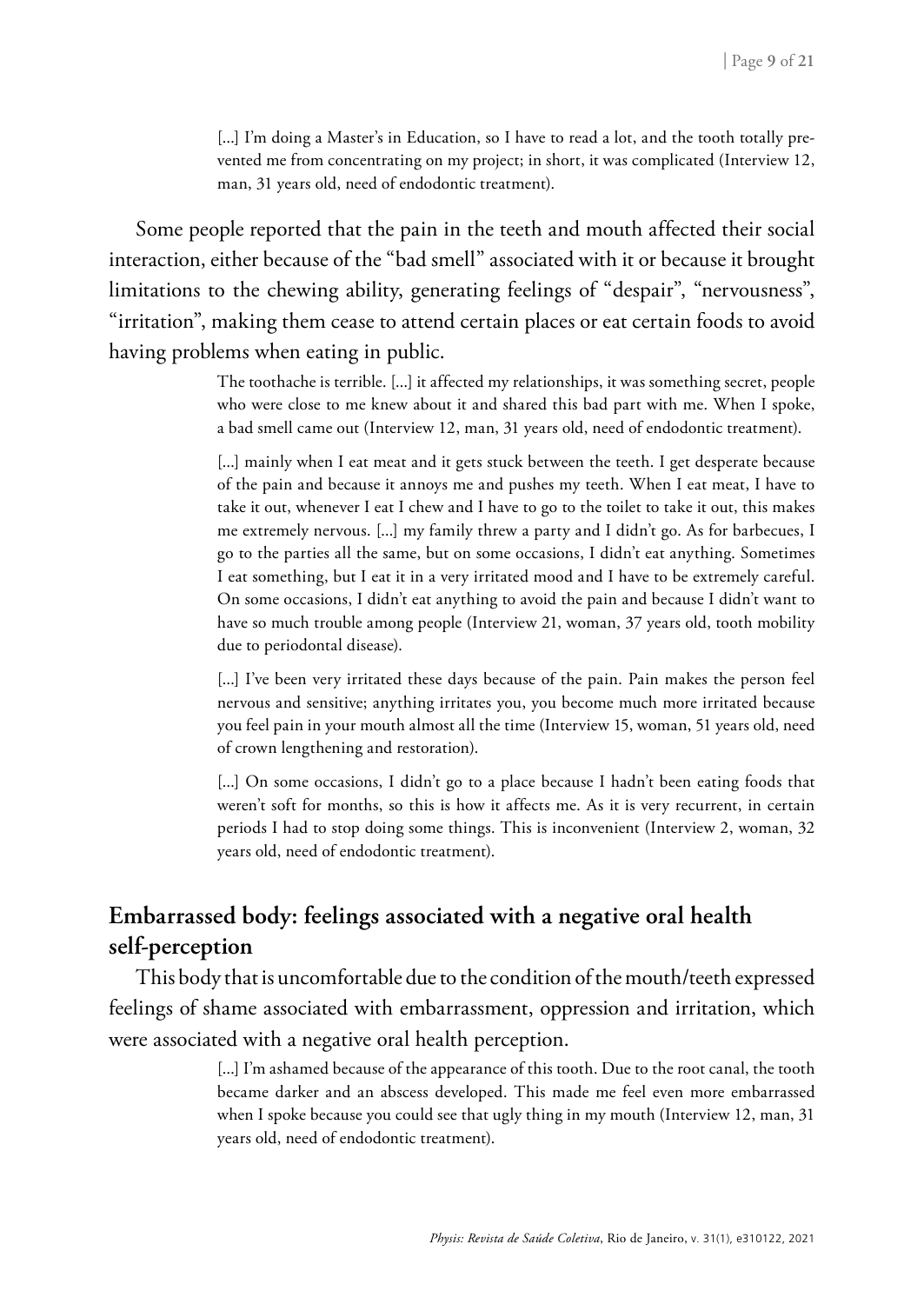When I talk to people, I feel oppressed, embarrassed and ashamed (Interview 46, woman, 29 years old, wearing a maxillary complete denture).

[...] I always talk to people from a distance, with my hand covering my mouth, I'm always brushing my teeth, I always have sweets in my mouth, this is very distressing. [...] I used to turn my face to the other side, this keeps people away, right? [..] we feel ashamed, right? [..] even more so when you used to have beautiful teeth like mine. I used to have a toothpaste-commercial smile. In all of my photographs, I'm smiling from a distance. I smile in only one corner of my mouth (Interview 18, woman, 54 years old, need of oral healthcare and prosthetic rehabilitation).

[...] I had a bicycle accident and had temporary teeth for 15 years. This upset me, the esthetics annoyed me. [...] I was ashamed of smiling and talking, I was ashamed when I had to talk to strangers. [...] I tried to cover the smile with my lips (Interview 43, man, 40 years old, underwent a rehabilitating treatment with dentures and facets).

[...] I get more irritated when the disease is in a more aggressive stage (Interview 34, woman, 47 years old, wearing a maxillary removable partial denture, reports having bullous pemphigoid).

### This negative perception compromised these people's self-esteem, their relationships/social interaction, and brought limitations to the possibility of smiling.

[...] my self-esteem ends up getting very low and I end up feeling ashamed. And I'm young, right? This affects our self-esteem. [...] this is not recent, I've been feeling for some time that, considering my esthetic appearance, my dentition and my mouth are the parts that most harm me (Interview 21, woman, 37 years, with tooth mobility).

[...] teeth are very important, it's the first thing people notice when they look at you, I believe. This affects my social relationships, I believe it's because of bad breath, and also because of the yellowed and crooked teeth (Interview 24, man, 35 years old, need of endodontic treatment).

[...] I haven't known for a long time what it feels like to smile properly. I can't do it, because my problem is right in the front tooth; so, I cover my mouth. I even had to come here for emergency care because of this tooth. I fell down and it fell out completely. Then, the tooth would not stay in place, it kept falling out all the time [splinting of a stock tooth], during this period I didn't go out of my house, not even to go to the market, I felt very ashamed because it's the front tooth. I've got used to speaking with my mouth almost shut (Interview 7, woman, 61 years old, wearing a mandibular removable partial denture).

It is important to highlight that, independently of the manifestation of discomfort that the body expresses, "living with an oral disease" was a condition that stood out in the interviewees' speeches because it negatively affects their self-perception of oral health, mobilizing different feelings.

> [...] many feelings emerge when we live with the disease. (Interview 34, woman, 47 years old, wearing a maxillary removable partial denture, reports having bullous pemphigoid).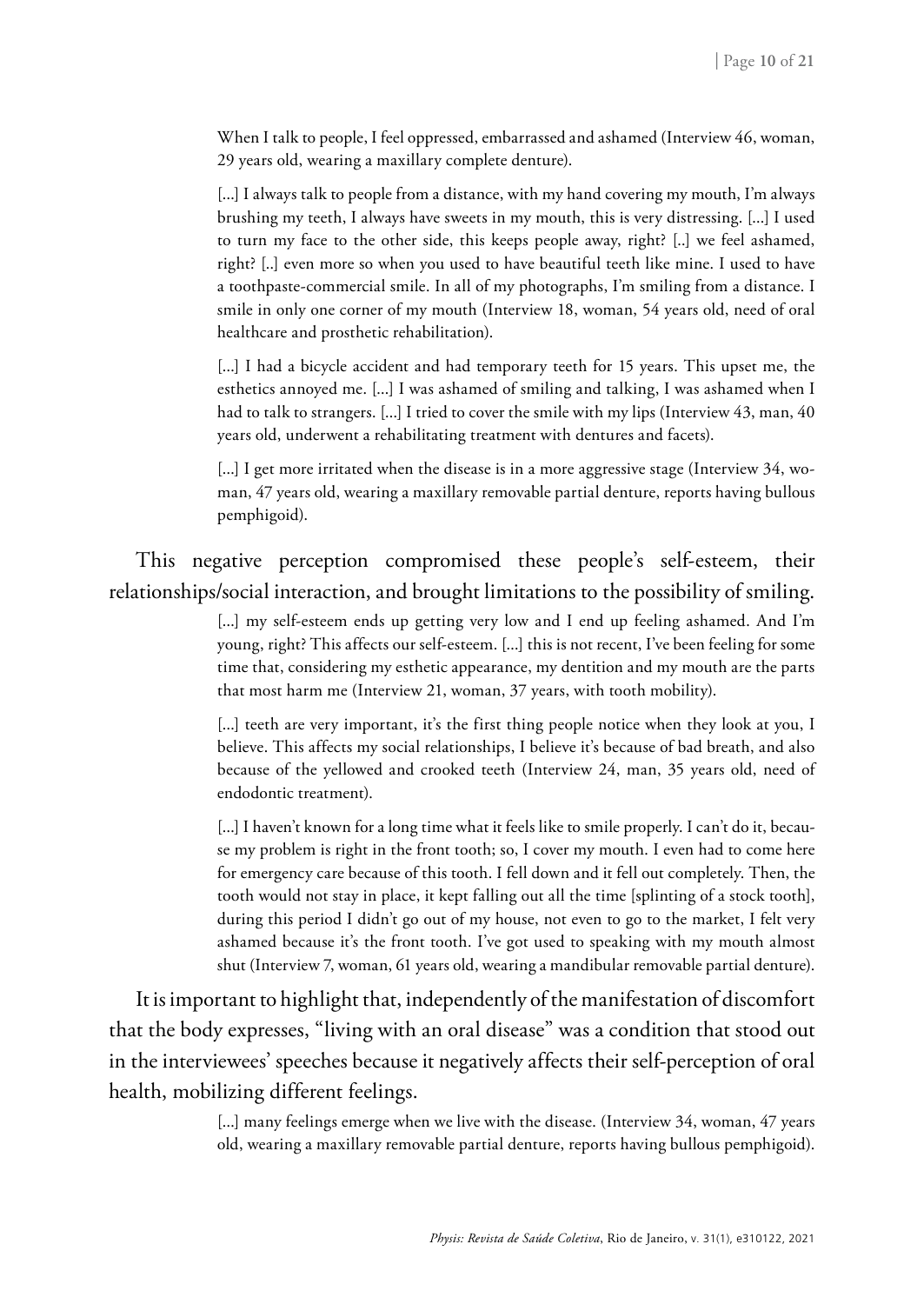### **Rehabilitated body: positive oral health self-perception associated with the resolution of problems in the teeth and mouth**

Positive oral health self-perception was present in the narratives of the research participants when the problems in the teeth and mouth were solved, especially those related to physical appearance that affected the person's smile and social relations, bringing shame and embarrassment ("it made all the difference to me", "now I distribute smiles").

> [...] my front teeth used to bother me a lot, yellow teeth. [...] I used to cover them with my hand, or to smile with the mouth shut. [...] I was very ashamed of the teeth, I kept saying that I wouldn't be able to go to my niece's graduation, I said "How will I smile for pictures with ugly and yellow teeth? Only people with beautiful teeth will be there, I won't be able to go". [...] and now I distribute smiles to everybody, I say good morning to everyone (Interview 1, woman, 56 years old, wearing a maxillary fixed denture and a mandibular removable partial denture).

> [...] when I smiled, too much gum showed above my teeth and my smile upset me, the gum always upset me. Then the student decided to perform a surgery in which she removed a minimum part of the gum, but I could notice the result and to me it made all the difference (Interview 5, woman, 45 years old, need of implant-prosthetic rehabilitation).

> [...] now that I've been able to have some repairs I'm calmer, but before this I was embarrassed to see that the teeth weren't good, and there was all that stuff about smiling and talking, but not now (Interview 45, woman, 44 years old, with dentin hypersensitivity).

> [...] I was very annoyed with my appearance before I started the treatment. I had the facets placed. But now I'm not annoyed anymore, now it's perfect (Interview 17, woman, 51 years old, underwent esthetic rehabilitation with facets).

We found that the positive oral health perception associated with oral care started as soon as the treatment began, bringing wellbeing and improving people's social relations.

> [...] I'm really satisfied; in fact, this feeling emerged when I arrived at the university. When the treatment started, I thought it was great. My relationship with other people improved after the treatment started (Interview 1, woman, 56 years old, wearing a maxillary fixed denture and a mandibular removable partial denture).

The interviewees mentioned they were happy and satisfied with the dental treatment they received, recognizing the care provided by the professionals who assist them - "the provided care is spectacular" - and valuing the infrastructure and the materials existing in the service - "high-quality material and hospital".

> [...] I'm happy to have the means to come here, I received treatment at another institution before I started coming here and something went wrong and I had to do it again. Here,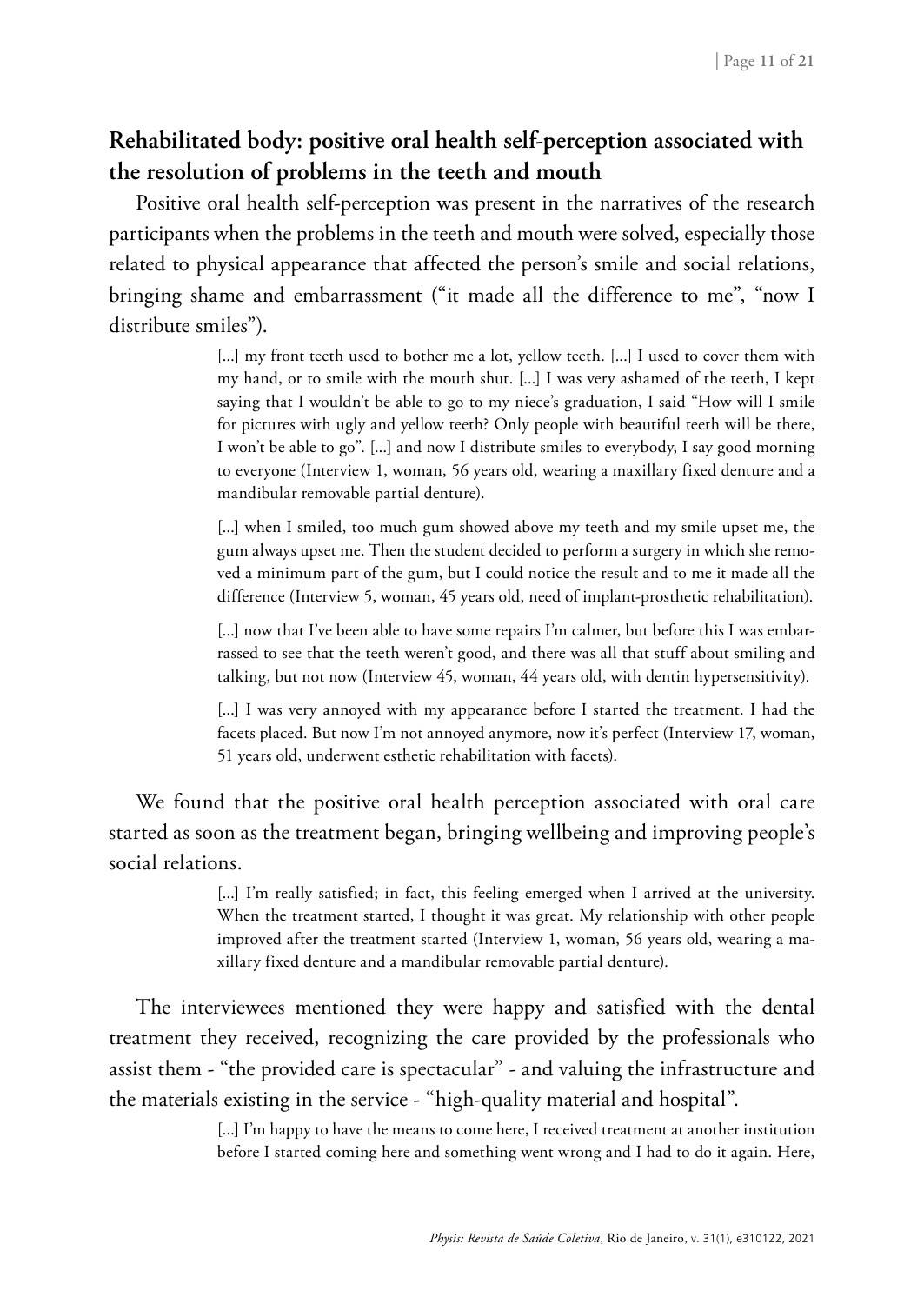the assistance takes longer but it's perfect, I didn't have to redo any of the treatments I received here (Interview 2, woman, 32 years old, need of endodontic treatment).

[...] I've been satisfied since I started the treatment here. Because the care they provide is spectacular, all of them treated me very well. A very good treatment indeed (Interview 8, woman, 60 years old, need of implant-prosthetic rehabilitation).

[...] I'm very satisfied because this type of service was offered to us. Dentists have always been an expensive service, right? Going to the dentist's office to have anything done is very expensive. Now, with this type of service offered to people like us, who don't have a very... high income, we can't go there and pay for it all, like, this treatment I'm undergoing would be very expensive in the private system, perhaps I'd have to do only half of the treatment, perhaps I wouldn't be able to do it entirely (Interview 11, man, 56 years old, wisdom teeth extraction and periodontal disease).

[...] I'm satisfied, when I arrived here they did a thorough job, I thought this was very good, because it's a more complete treatment. My demand is very specific, so I thought the availability was good, and the work is really good, they'll provide a comprehensive treatment (Interview 12, man, 31 years old, need of a dental implant).

[...] I'm very satisfied. With everything, from the provided assistance to the students' attention and professionalism, and also with the teachers' supervision, as they have never let the treatment rest solely on the students' shoulders (Interview 14, man, 54 years old, with bone loss and need of esthetic rehabilitation with dental facets).

[...] I came here and I was very happy, everything, the material and the hospital, is of high quality, it seems that I am in a first-world country (Interview 15, woman, 51 years old, need of crown lengthening and restoration).

[...] I'm in treatment, thank God! Otherwise, I'd be in a bad situation! It was because I came here that my mouth is much better, it's healthy, it's getting better and it'll improve even more. […] the situation was very bad, after I came here, everything changed (Interview 18, woman, 54 years old, need of oral healthcare and prosthetic rehabilitation).

This possibility of rehabilitation through treatment brought gains that were reflected on the people's lives, motivating them, changing their self-esteem and bringing safety to the performance of daily activities.

> [...] I'm very satisfied! Mainly due to the work that was done here, it has motivated me a lot, my self-esteem has changed completely. It has changed many things in my life, in myself, in an internal way (Interview 43, man, 40 years old, underwent rehabilitating treatment with dentures and facets).

> [...] I participate in many meetings, I manage properties, I attend many events and I give lectures. The treatment has helped me a lot, now I feel safer, more at ease to smile and talk (Interview 14, man, 54 years old, wearing a maxillary fixed denture).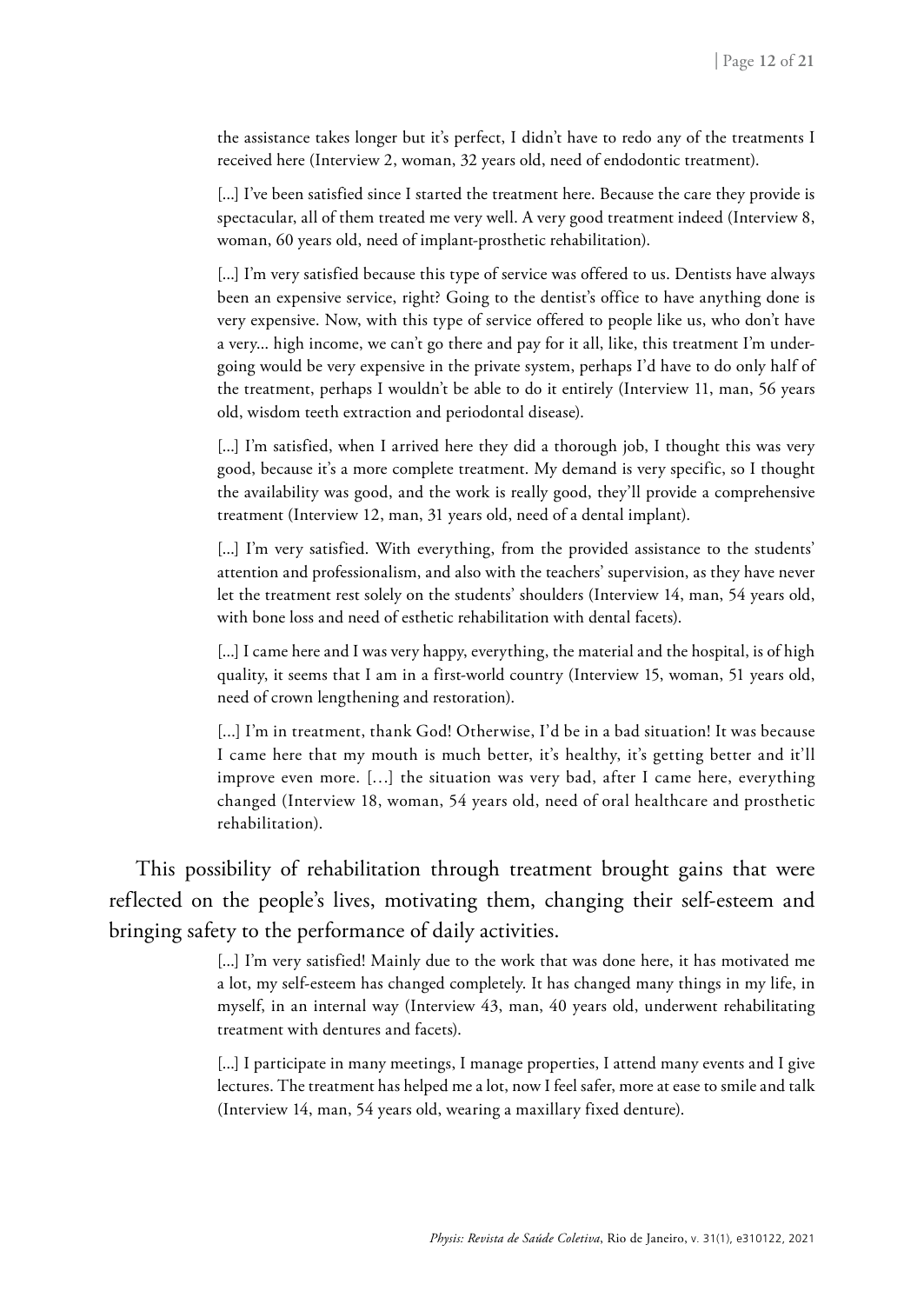When the dental treatment ends, there is an expectation of satisfaction with oral health due to the improvement in the teeth's esthetics and functionality, and also because of the possibility of having a healthy condition in the mouth, ending the embarrassment involved in talking to other people, which gives "motivation" and can "open new paths".

> [...] I'll be even more satisfied with the esthetics and the healthy teeth, practically the entire arch, the tooth I lost has been replaced (Interview 14, man, 54 years old, wearing a maxillary fixed denture.

> [...] it'll get better when I complete the treatment, because I'll be healthy, too, if I continue to take care of myself (Interview 15, woman, 51 years old, need of crown lengthening and restoration).

> [...] I wouldn't be embarrassed to talk to people anymore, I'd be able to change my life, it gives you more objectives, more will to do things, it gives you more motivation to open new paths. I think this is what happens, it makes you feel good, it makes you open doors (Interview 46, woman, 29 years old, wearing a maxillary removable partial denture).

### Discussion

This study proposed to analyze, with a qualitative approach, the way in which people perceive themselves in relation to their oral health condition, showing the role played by the 'mouth and teeth' in their life. It investigates perception presenting it as the description of a concrete human experience from the specific point of view of a subject that acts on the world and suffers the action of the world, "like things appear to us" (MATTHEWS, 2011, p. 15). It brings the perspective of the body as the axis of the relationship with the world, that is, the body as a semantic vector through which the evidence of this relationship is constructed, including actions, perceptions, feelings and rites of interaction (LE BRETON, 2009).

Our findings refer to a population of adults and elderly individuals marked by an 'oral incapacity' that generates discomfort and imposes limits to the body in the performance of daily activities like chewing, speaking, smiling, eating in front of other people, drinking *chimarrão* and even working, leading to a negative oral health self-perception.

Similarly, results of previous research have associated negative oral health self-perception with alterations in the masticatory system and use of poorly adapted prostheses that cause general health problems, as they damage the soft and hard tissues in the mouth, restricting the consumption of certain types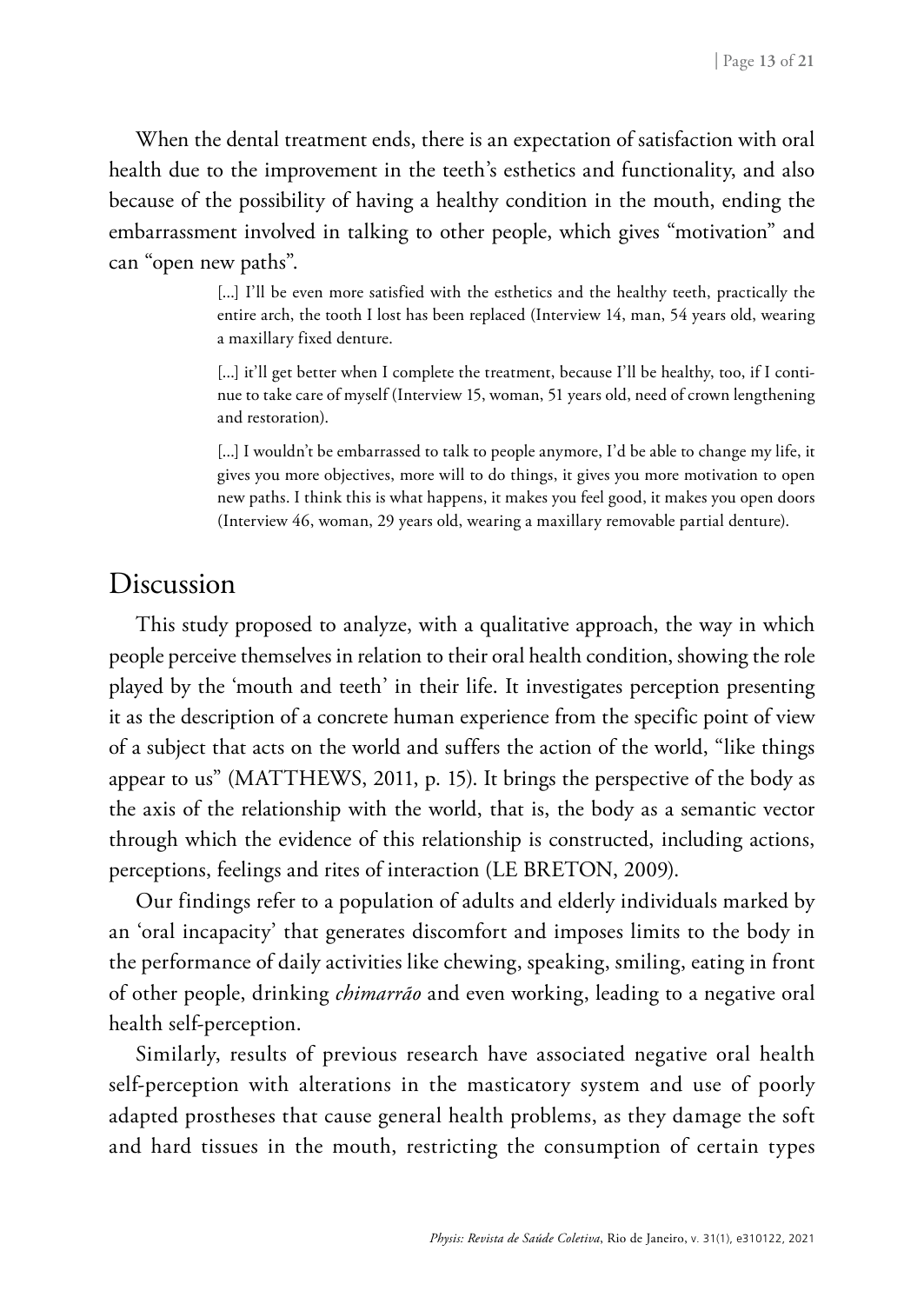of food and, many times, preventing the individual from eating together with other people, affecting social relations and the nutritional quality of the diet (CORRÊA et al., 2016; RIGO et al., 2015; BRAGA; BARRETO; MARTINS, 2012; CASOTTI; MARTINS; FRANCISCO, 2012; UNFER et al., 2006; GILBERT; FOERSTER; DUNCAN, 1998).

We can add to these findings the absence of teeth in the mouth associated with dissatisfaction with the oral health condition, which can be explained by the impairment of the smile and of esthetics, affecting, many times, the psychological dimension, and reducing these people's self-esteem and social integration. Missing teeth also hinder speaking and chewing and cause discomfort due to the presence of pain (LIMA et al., 2018; NICO et al., 2016; AGOSTINHO; CAMPOS; SILVEIRA, 2015).

In this study, pain caused by different reasons expressed negative oral health self-perception. Reports of pain as a factor connected with negative oral health selfperception (BINARDINI et al., 2017; VALE; MENDE; MOREIRA, 2013) and with the presence of diseases (FONSECA; FONSECA; MENEGHIN, 2017) can be found in the literature, being considered an important measure of the impact of oral health on quality of life (HAIKAL et al., 2017). Among elderly people, however, pain can be accepted as a natural event of advanced age, not interfering in the self-perception of their oral health condition (HAIKAL et al., 2011).

These limitations imposed on the body by questions associated with the mouth generated, in the people studied here, negative feelings - suffering, expressed by "despair", "nervousness", "irritation", "shame" and "embarrassment". People dissatisfied with their oral health feel more ashamed due to the presence of problems in the teeth, mouth and gums. Oral problems can reduce the individual's satisfaction with life, preventing him or her from relaxing. With this, negative feelings like stress and irritation are identified (RIGO et al., 2015).

It is important to consider, in this analysis, that the suffering reported by the interviewees is not restricted to the physical discomfort of a body; rather, it extends to situations and sensations that add to each other, bringing restrictions to these people's lives. This is a body that becomes unfamiliar as losses in its control become evident, making the subject become a user in need of care. Thus, the demand for the health service emerges, as the person needs a 'corporal relearning' in order to continue interacting in the world (CANESQUI, 2007;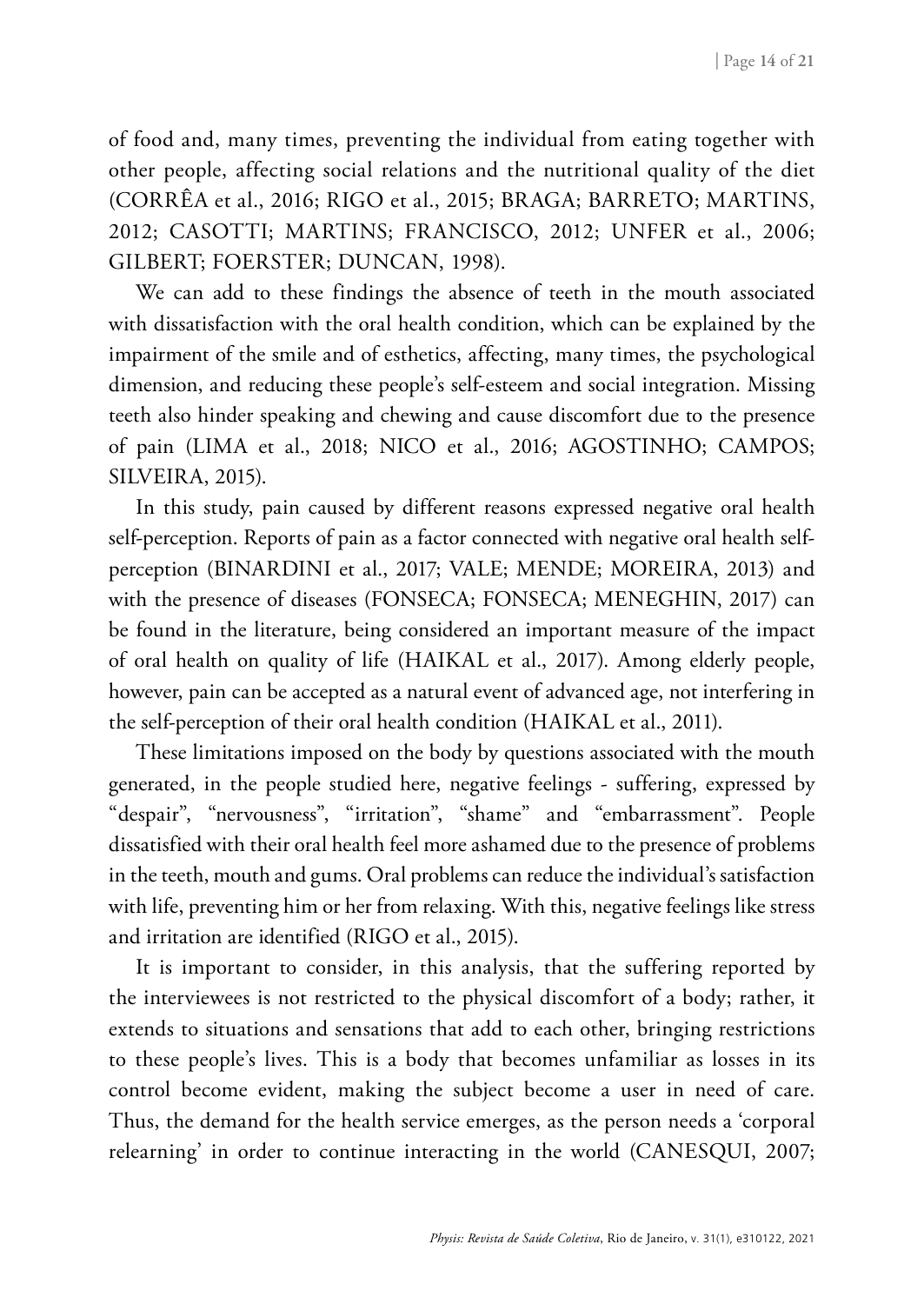CAMARGO JÚNIOR, 2003; CORBIN, 2003). In this perspective, the human mouth assumes the meaning of a social interaction device of the being with the world (BITENCOURT; CORRÊA; TOASSI, 2019), and becomes responsible for performing social works (BOTAZZO, 2006).

The uncomfortable presence of 'bad breath' in the interviewees turned into a barrier to social relations. In a form of corporal relearning, the interviewees reported using substances like mouthwashes and sweets when they have an intimate encounter or in their social relations to disguise the bad smell that comes from the mouth (SILVA et al., 2006).

Another aspect observed in the need of body readaptation concerns receiving a dental treatment that meets the needs of the people who look for it. Starting a treatment or undergoing it at a place where the quality of the received care is recognized, both in relation to the professionals and to the physical and material structure, was associated, in this study, with a positive oral health self-perception. Knowing that their health needs will be met in a service they like and trust improved their self-esteem and brought safety to the performance of daily activities, not to mention satisfaction, mainly when the treatment solves problems related to the person's appearance.

Users' evaluation of the health services generates essential information for the definition of the quality standards of the provided care and has been much valued, representing an expected result of the assistance. User satisfaction constitutes a fundamental component of health services evaluation, and it is even considered the final objective of such services (SANTOS, 1995; DONABEDIAN, 1988).

It is important to highlight the findings of this research that reinforce the value of 'body-mouth-teeth' in the individual's wellbeing. Dental treatments that improved people's appearance, motivating them, changing their self-esteem and returning to them the desire to smile and talk, were associated with positive oral health self-perception. People with high self-esteem have a positive self-perception of life. Low self-esteem, on the other hand, is associated with body dissatisfaction, which causes insecurity, dissatisfaction with oneself and reduces the person's selfconfidence (NUMANOVIC et al., 2018). Esthetics is an important factor for the individual's physical and psychosocial wellbeing. Dental treatments that change the appearance are easily accepted due to the impact that appearance has on self-esteem (PERES et al., 2011). Dental diseases and teeth in poor health conditions, cracked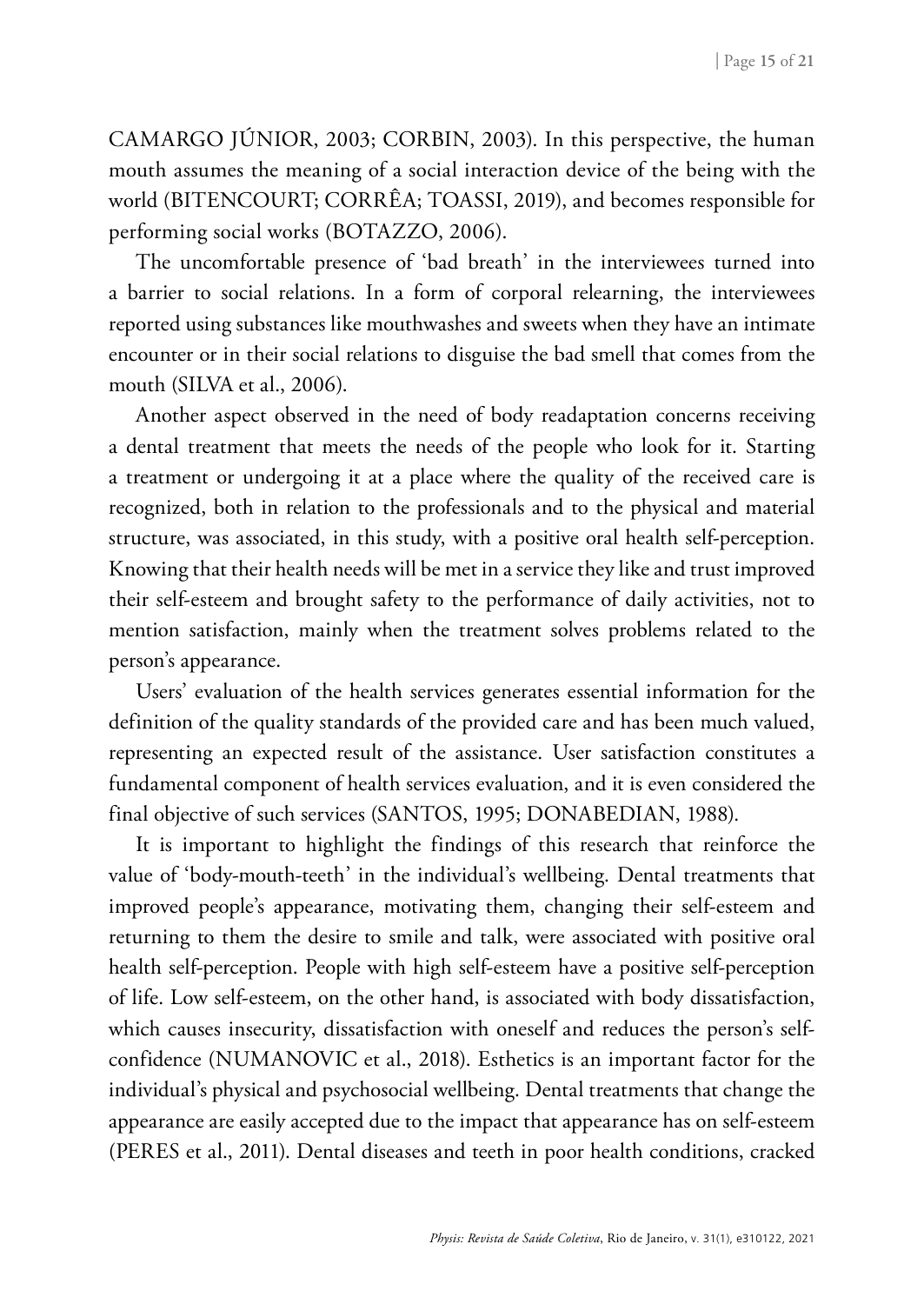or darkened are associated with negative oral health self-perception and damage the individual's self-esteem (VILELA et al., 2013).

There is a strong relationship between positive oral health self-perception and satisfaction with appearance. This relationship can be explained by the fact that physical appearance is easily noted in moments of social interaction, which can create the idea that 'what is beautiful is good', showing that a pleasant appearance is a desirable social characteristic that interferes in the individuals' self-esteem (BIDINOTTO et al., 2017). Corroborating these findings, the present study showed reports of negative oral health self-perception related to esthetic problems, missing teeth and dissatisfaction with one's appearance.

As this analysis comes to an end, it is important to call the reader's attention to two structuring aspects of this research. The first deals with the characteristic of the studied sample. They are people who searched for, gained access to and are undergoing dental treatment, that is, they had the expectation that this treatment would lead to improvements in their oral health and life conditions and would act as a measure of protection of the 'ill' body. This guarantee of oral healthcare may have positively affected the interviewees' oral health self-perception, even when the treatment was just in its early stages. The second refers to the concept of clinic. By presenting the perceptions and feelings of people about their health, considering their life experiences, we argue that the clinic must listen to the living body that interacts with other bodies and even produces diseases. Thus, we propose that the dimension of oral care should return to the dental clinic (SOUZA, 2006).

Studies to monitor oral health self-perception after the completion of treatments are recommended, as well as research including the analysis of self-perception as a care tool in different populations and health services, mainly users assisted by the services network of SUS.

### Final remarks

Expressions of a body in discomfort, marked by limitations in physiological functions (chewing, speaking and taste) and in sociocultural functions (social interaction, work, appearance, smiling, habits) of daily life were present in the narratives of the participants who had a negative self-perception of their oral health. These reports were associated with the non-use of prostheses or with the use of inadequate ones, and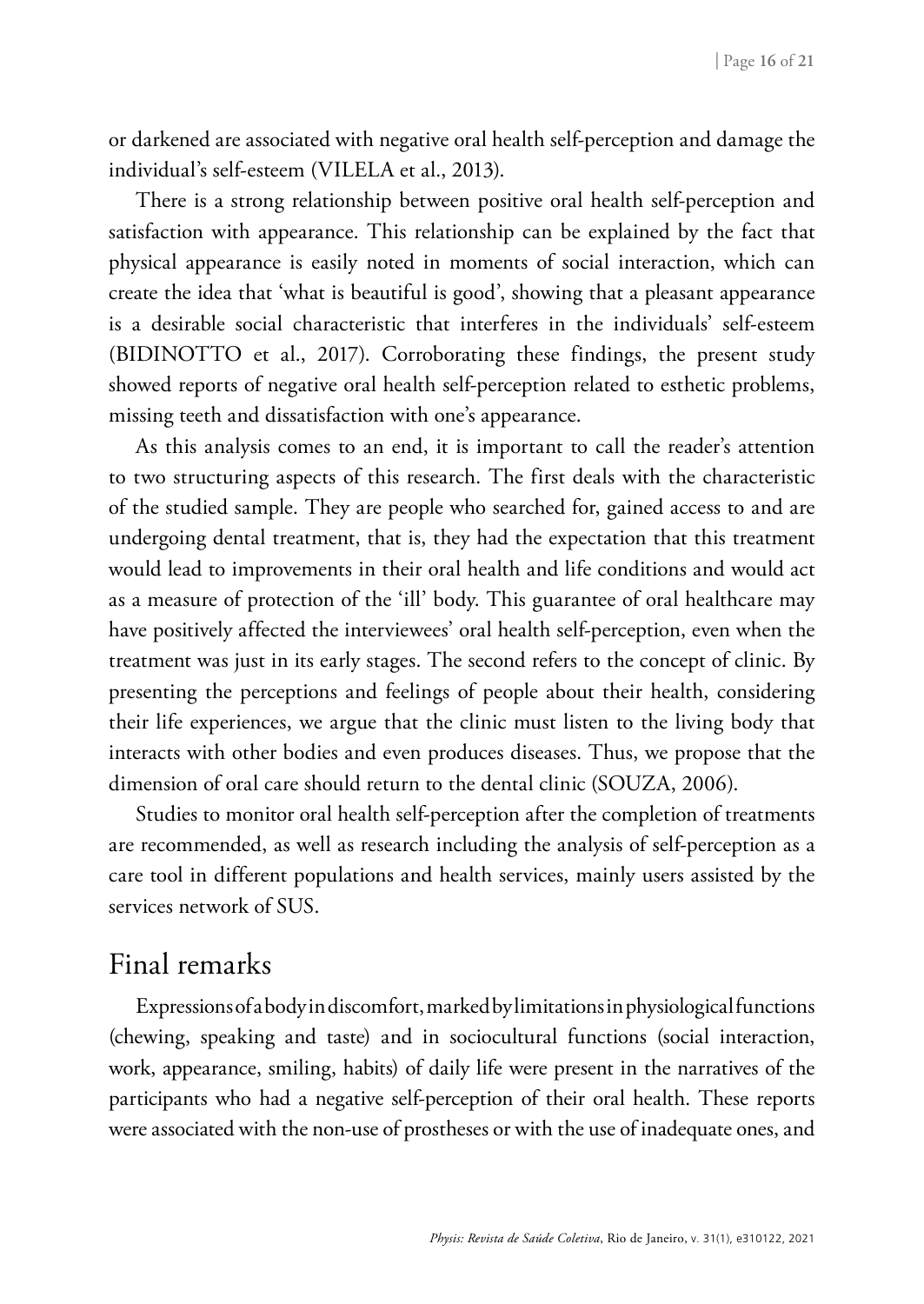with dental diseases, bad breath and pain, which mobilized different feelings (despair, nervousness, irritation, shame, embarrassment and oppression).

The opportunity of recovering this body through care, through 'receiving dental treatment', 'having the problems in the teeth and mouth solved', enabled a 'corporal relearning' so that this body could continue to interact in the world. Thus, gains were reflected on the people's lives, motivating them, changing their self-esteem and bringing safety to the performance of daily activities, as well as wellbeing and improvement in social relations.

Self-perception studies with a qualitative approach must be stimulated in the health services, as they are a powerful complementary tool of humanized and effective care, allowing that the 'subject who needs care' has more autonomy and participation in the decisions about their treatment.<sup>1</sup>

### References

AGOSTINHO, A. C. M. G.; CAMPOS, M. L.; SILVEIRA, J. L. G. C. Edentulismo, uso de prótese e autopercepção de saúde bucal entre idosos. *Rev. Odontol. UNESP*. Araraquara, v. 44, n. 2, p. 74-79, mar-abr. 2015.

BENYAMINI, Y.; LEVENTHAL, H.; LEVENTHAL, E. A. Self-rated oral health as an independent predictor of self-rated general health, self-esteem and life satisfaction. *Soc. Sci. Med.* New York, v. 59, n. 5, p. 1109-1116, Feb. 2004.

BIDINOTTO, A. B. et al. Autopercepção de saúde bucal em comunidades quilombolas no Rio Grande do Sul: um estudo transversal exploratório. *Rev. Bras. Epidemiologia*. São Paulo, v. 20, n. 1, p. 91-101, jan./mar. 2017.

BITENCOURT, F. V.; CORRÊA, H. W.; TOASSI, R. F. C. Experiências de perda dentária em usuários adultos e idosos da Atenção Primária à Saúde. *Ciênc. Saúde Colet.* Rio de Janeiro, v. 24, n. 1, p. 169-180, 2019.

BOTAZZO, C. et al. Inovação na produção do cuidado em saúde bucal. Possibilidades de uma nova abordagem na clínica odontológica para o Sistema Único de Saúde. *Relatório Técnico*. São Paulo, 2015.

BOTAZZO, C. Sobre a bucalidade: notas para a pesquisa e contribuição ao debate. *Ciên. Saúde Colet.* Rio de Janeiro, v. 11, n. 1, p. 7-17, 2006.

BRAGA, A. P. G.; BARRETO, S. M.; MARTINS, A. M. E. B. L. Autopercepção da mastigação e fatores associados em adultos brasileiros. *Cad. Saúde Pública.* Rio de Janeiro, v. 28, n. 5, p. 889-904, maio 2012.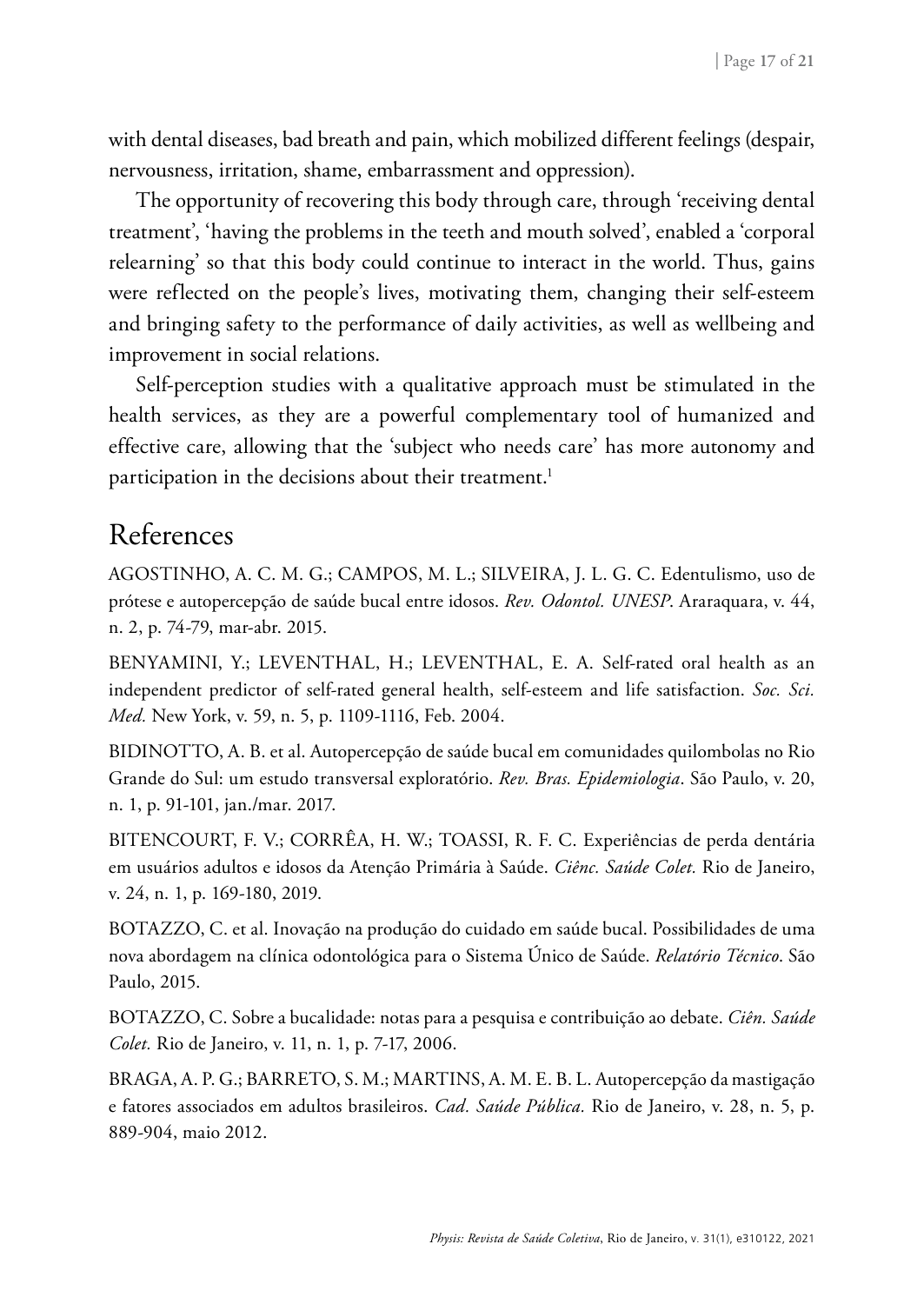BRASIL. Conselho Nacional de Secretários de Saúde. *Atenção primária e promoção da saúde*. Coleção Pró-gestores – Para entender a gestão do SUS. Brasília: CONASS, n. 8, p. 41-43, 2007.

\_\_\_\_\_\_. *Constituição da República Federativa do Brasil.* Brasília, DF: Senado Federal: Centro Gráfico, 1988. 292 p.

\_\_\_\_\_\_. Ministério da Saúde. Portaria nº 1.444/GM. Estabelece incentivo financeiro para a reorganização da atenção à saúde bucal prestada nos municípios por meio do Programa de Saúde da Família. *Diário Oficial [da] República Federativa do Brasil*, Poder Executivo, Brasília, DF, 28 dez. 2000.

\_\_\_\_\_\_. Ministério da Saúde. Secretaria de Atenção à Saúde. Coordenação Geral de Saúde Bucal. *SBBrasil 2010*: pesquisa nacional de saúde bucal: resultados principais. Brasília, 2011.

\_\_\_\_\_\_. Ministério da Saúde. Secretaria de Atenção à Saúde. Departamento de Atenção Básica. Coordenação Nacional de Saúde Bucal. *Diretrizes da Política Nacional de Saúde Bucal.* Brasília, 2004.

CAMARGO JUNIOR, K. R. Um ensaio sobre a (In)definição de integralidade. In: PINHEIRO, R.; MATTOS, R. A. (Org.). *Construção da integralidade***:** cotidiano, saberes e práticas em saúde. Rio de Janeiro: Abrasco, 2003. p. 35-43.

CANESQUI, A. M. (Org.). *Olhares socioantropológicos sobre os adoecidos crônicos.* São Paulo: Hucitec, Fapesq, 2007.

CASOTTI, C. A.; MARTINS, K.; FRANCISCO, S. Self-perception and oral health conditions of the elderly in a small town. *Rev. Gaúcha Odontol.* Porto Alegre, v. 60, n. 2, p. 187-193, 2012.

CORBIN, J. The body in health and illness. *Qualitative Health Research*. Newbury Park, v. 3, n. 2, p. 256-297, 2003.

CORRÊA, H. W. et al. Saúde bucal em usuários da atenção primária: análise qualitativa da autopercepção relacionada ao uso e necessidade de prótese dentária. *Physis.* Rio de Janeiro, v. 26, n. 2, p. 503-524, 2016.

COSTA, J. F. R.; CHAGAS, L. de D.; SILVESTRE, R. M. (Org.). *A Política Nacional de Saúde Bucal do Brasil:* registro de uma conquista histórica. Brasília: OPAS/OMS: Ministério da Saúde, 2006. p. 41-42.

CUNHA, G. T. *A construção da clínica ampliada na atenção básica*. 3. ed. São Paulo: Hucitec, 2010.

DIAZ-REISSNER, C. V.; CASAS-GARCIA, I.; ROLDAN-MERINO, J. Calidad de vida relacionada con salud oral: impacto de diversas situaciones clínicas odontológicas y factores socio-demográficos. Revisión de la literatura. *Int. J. Odontostomat.* Temuco, v. 11, n. 1, p. 31- 39, abr. 2017.

DONABEDIAN, A. The quality of care: how can it be assessed? *JAMA.* Chicago, v. 260, n. 12, p. 1743-1748, 1988.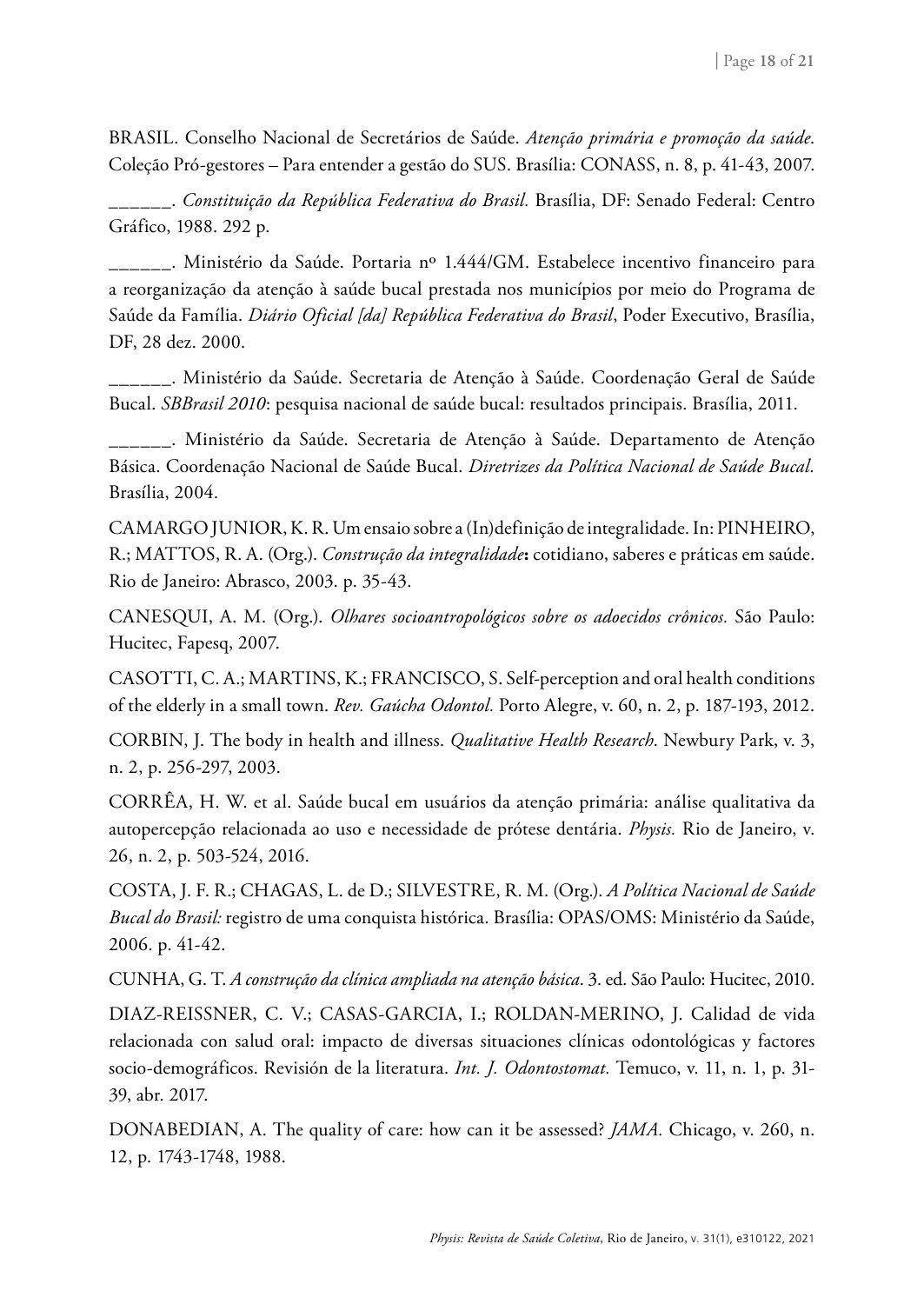FIGUEIREDO, M. C.; FAUSTINO-SILVA, D. D.; BEZ, A. S. Autopercepção e conhecimento sobre saúde bucal de moradores de uma comunidade carente do município de Porto Alegre-RS. *ConScientia e Saúde,* São Paulo, v. 7, n. 1, p. 43-48, mar. 2008

FONSECA, E. P.; FONSECA, S G. O.; MENEGHIM, M. C. Fatores associados ao uso dos serviços odontológicos por idosos residentes no estado de São Paulo, Brasil. *Rev. Bras. Geriatr. Gerontol.* Rio de Janeiro, v. 20, n. 6, p. 785-796, dez. 2017.

FONTANELLA, B. J. B. et al. Amostragem em pesquisas qualitativas: proposta de procedimentos para constatar saturação teórica. *Cad. Saúde Pública*, Rio de Janeiro, v. 27, n. 2, p. 389-394, fev. 2011.

GILBERT, G. H.; FOERSTER, U.; DUNCAN, R. P. Satisfaction with chewing ability in a diverse sample of dentate adults. *J. Oral Rehabil.* Oxford, v. 25, p. 15-27, 1998.

HAIKAL, D. S. et al. Validade da autopercepção da presença de cárie dentária como teste diagnóstico e fatores associados entre adultos. *Cad. Saúde Pública*. Rio de Janeiro, v. 33, n. 8, p. e00053716, ago. 2017.

HAIKAL, D. S. et al. Autopercepção da saúde bucal e o impacto na qualidade de vida do idoso: uma abordagem quanti-qualitativa. *Ciênc. Saúde Colet.* Rio de Janeiro, v. 16, n. 7, p. 3317-3329, ago-set. 2011.

LINDEMANN, I. L. et al. Autopercepção da saúde entre adultos e idosos usuários da Atenção Básica de Saúde. *Ciênc. Saúde Colet.* Rio de Janeiro, v. 24, n. 1, p. 45-52, 2019.

LIMA, C. V. et al. Falta de dentição funcional influencia na autopercepção da necessidade de tratamento em adultos: estudo de base populacional no Brasil. *Cad. Saúde Colet*. Rio de Janeiro, v. 26, n. 1, p. 63-69, 2018.

LOCKER, D. Clinical correlates of chance in self-perceived oral health in older adults. *Community Dent. Oral Epidemiol.* Copenhagen, v. 25, n. 3, p. 199-203, June 1997.

MARTINS, A. M. E. B. L. et al. Autopercepção da saúde bucal entre idosos brasileiros. *Rev. Saúde Pública*, São Paulo, v. 44, n. 5, p. 912-922, out. 2010.

MATOS, D. L.; LIMA-COSTA, M. F. Autoavaliação da saúde bucal entre adultos e idosos residentes na região Sudeste: resultados do Projeto SB-Brasil, 2003. *Cad. Saúde Pública.* Rio de Janeiro, v. 22, n. 8, p. 1699-1707, ago. 2006.

MATTHEWS, E. *Compreender Merleau-Ponty*. 2. ed. Petrópolis: Vozes, 2011.

[MELO, L. A.](http://www.google.com/search?q=%22Melo, La%C3%A9rcio Almeida de%22) et al. [Fatores associados à autopercepção negativa da saúde bucal em idosos](http://www.scielosp.org/scielo.php?script=sci_arttext&pid=S1413-81232016001103339&lang=pt) [institucionalizados.](http://www.scielosp.org/scielo.php?script=sci_arttext&pid=S1413-81232016001103339&lang=pt) *Ciên. Saúde Colet.* Rio de Janeiro, v. 21, n. 11, p. 3339-3346, nov. 2016.

NICO, L. S. et al. Saúde bucal autorreferida da população adulta brasileira: resultados da Pesquisa Nacional de Saúde 2013. *Ciên. Saúde Colet.* Rio de Janeiro, v. 21, n. 2, fev. 2016.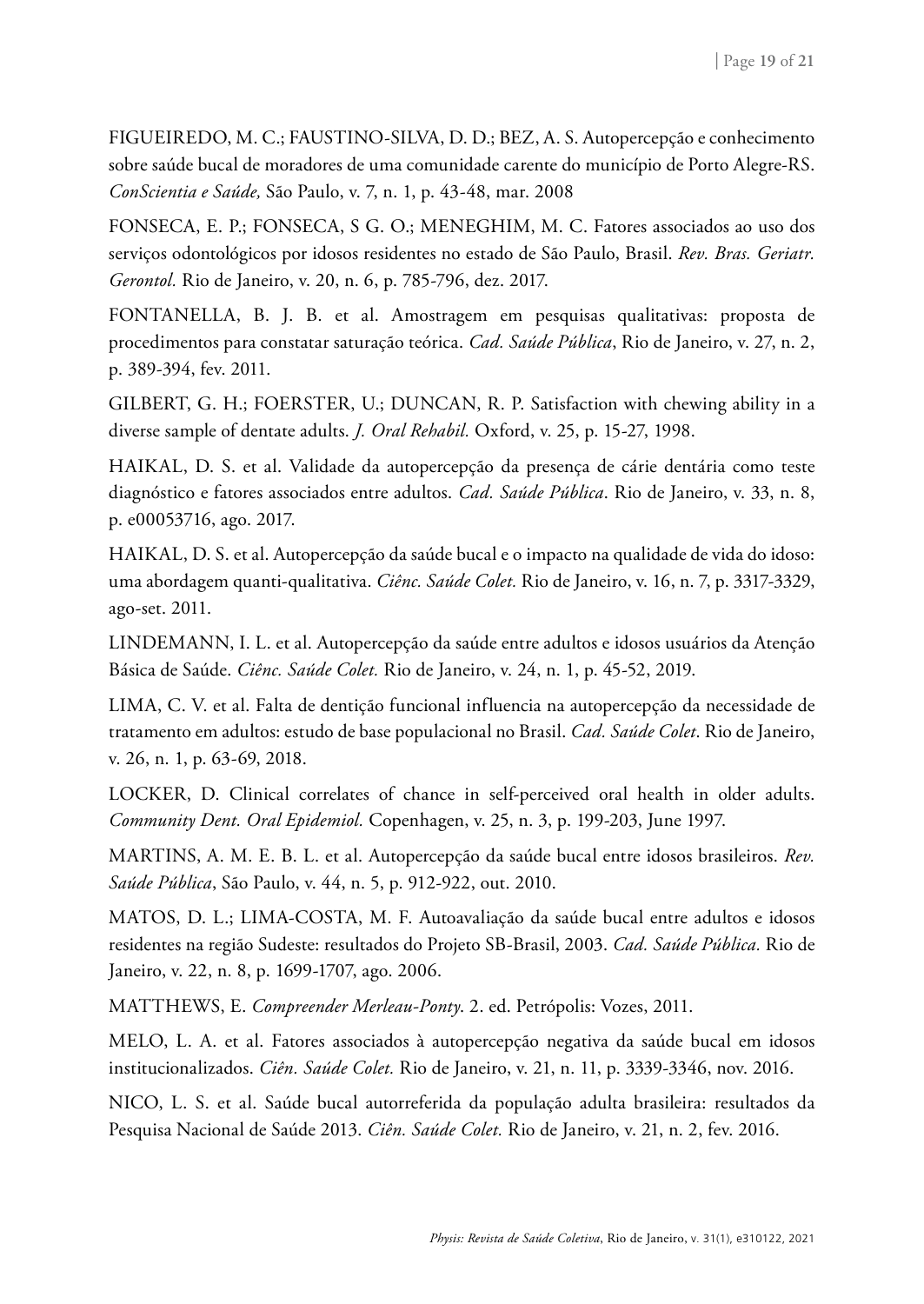[NUMANOVIĆ, A.](http://www.google.com/search?q=%22Numanovi%C4%87, Almedina%22) et al. Psychological and sociodemographic characteristics and development of physical exercise dependence. *[Revista Brasileira de Medicina do Esporte](https://search.scielo.org/?q=Array&lang=pt&count=15&from=0&output=site&sort=&format=summary&fb=&page=1&q=autopercep%C3%A7%C3%A3o%2C+autoestima&lang=pt&page=1)*. São Paulo, v. 24, n. 1, p. 50-53, jan. 2018.

PIRES, F. S.; BOTAZZO, C. Organização tecnológica do trabalho em saúde bucal no SUS: uma arqueologia da política nacional de saúde bucal. *Saúde Soc.* São Paulo, v. 24, n. 1, p. 273-284, 2015.

[PERES, S. H. C. S.](http://www.google.com/search?q=%22Peres, S%C3%ADlvia Helena de Carvalho Sales%22) et al. [Self-perception and malocclusion and their relation to oral appearance](http://www.scielo.br/scielo.php?script=sci_arttext&pid=S1413-81232011001100011&lang=pt) [and function](http://www.scielo.br/scielo.php?script=sci_arttext&pid=S1413-81232011001100011&lang=pt). *Ciên. Saúde Colet.* Rio de Janeiro, v. 16, n. 10, p. 4059-4066, out. 2011.

PUCCA JÚNIOR, G. A. et al. Ten years of a national oral health policy in Brazil: innovation, boldness, and numerous challenges. *J. Dent. Res.* Washington, v. 94, n. 10, p. 1333-1337, 2015.

RIGO, L. et al. Satisfação com a vida, experiência odontológica e autopercepção da saúde bucal entre idosos. *Ciên. Saúde Colet.* Rio de Janeiro, v. 20, n. 12, p. 3681-3688, dez. 2015.

SANTOS, M. P. Avaliação da qualidade dos serviços públicos de atenção à saúde da criança sob a ótica do usuário. *Rev. Bras. Enferm.* Brasília, v. 48, n. 2, p. 109-119, 1995.

SILVA, C. J. P. et al. Percepção de saúde dos usuários do sistema único de saúde do município de Coimbra/Minas Gerais. *R. Fac. Odontol. Porto Alegre*. Porto Alegre, v. 47, n. 3, p. 23-28, dez. 2006.

SILVA, D. D.; SOUSA, M. L. R.; WADA, R. S. Autopercepção e condições de saúde bucal em uma população de idosos. *Cad. Saúde Pública*. Rio de Janeiro, v. 21, n. 4, p. 1251-1259, jul./ago. 2005.

SILVA, S. R. C.; FERNANDES, R. A. C. Autopercepção das condições de saúde bucal por idosos. *Rev. Saúde Pública*. São Paulo, v. 35, n. 4, p. 349-355, ago. 2001.

SOUZA, E. C. F. Bucalidade: conceito-ferramenta de religação entre clínica e saúde bucal coletiva. *Ciên. Saúde Colet.* Rio de Janeiro, v. 11, n. 1, p. 18-43, 2006.

UNFER, B. et al. Autopercepção da perda de dentes em idosos. *Interface Comun. Saúde Educ.* Botucatu, v. 10, n. 19, p. 217-226, jan./jun. 2006.

VALE, E. B.; MENDES, A. C. G.; MOREIRA, R. S. Autopercepção da saúde bucal entre adultos na região Nordeste do Brasil. *Rev. Saúde Pública*. São Paulo, v. 47, supl. 3, p. 98-108, dez. 2013.

VILELA, E. A. et al. Association between self-rated oral appearance and the need for dental prostheses among elderly Brazilians. *Braz. Oral. Res.* São Paulo, v. 27, n. 3, p. 203-210, 2013.

#### **Note**

1 S. M. Salvador: research design, construction of the theoretical framework, production and analysis of data, writing of the article. R. F. C. Toassi: research design and coordination, construction of the theoretical framework, production and analysis of data, writing and final review of the article.